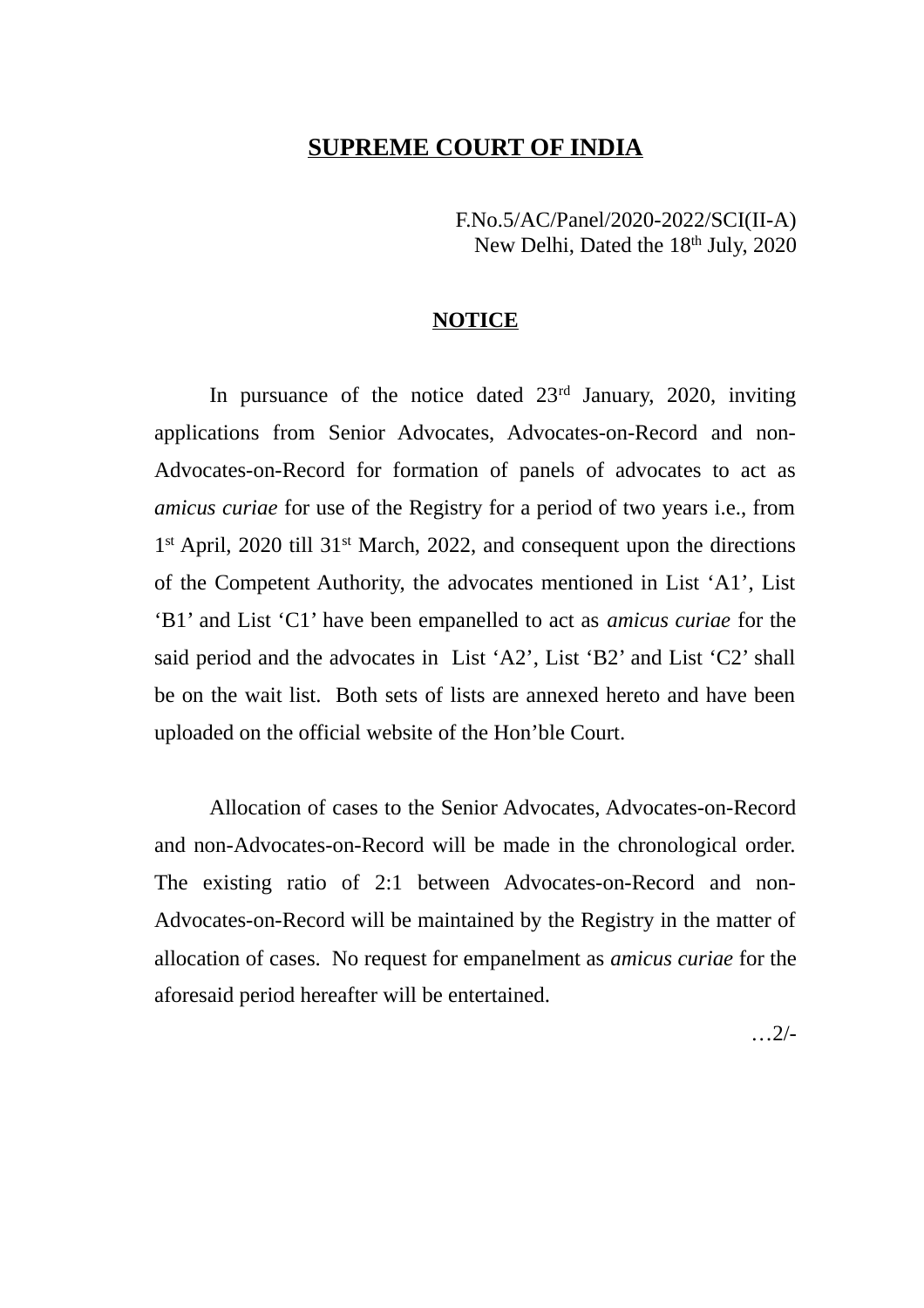In case any Advocate-on-Record / non-Advocate-on-Record, upon allocation of case/s, would not file the required number of paper-books within the time specified for that purpose, or would not respond to the request made by the Registry within a reasonable time, or would return the allocated cases without giving any cogent and convincing reason, or would not appear before the Hon'ble Court, his/her name would be deleted from the panel after obtaining the orders of the Competent Authority.

> [Pardeep Kumar Sharma] Registrar

Copy to :

- 1) The Acting Secretary, Supreme Court Bar Association with a request to display this notice on the Notice Board of the Bar Association for the information of the Members of the Bar.
- 2) The Secretary, Supreme Court Advocates-on-Record Association with a request to display this notice on the Notice Board of the Bar Association for the information of the Members of the Bar.
- 3) All the Notice Boards outside the Court.
- 4) All concerned.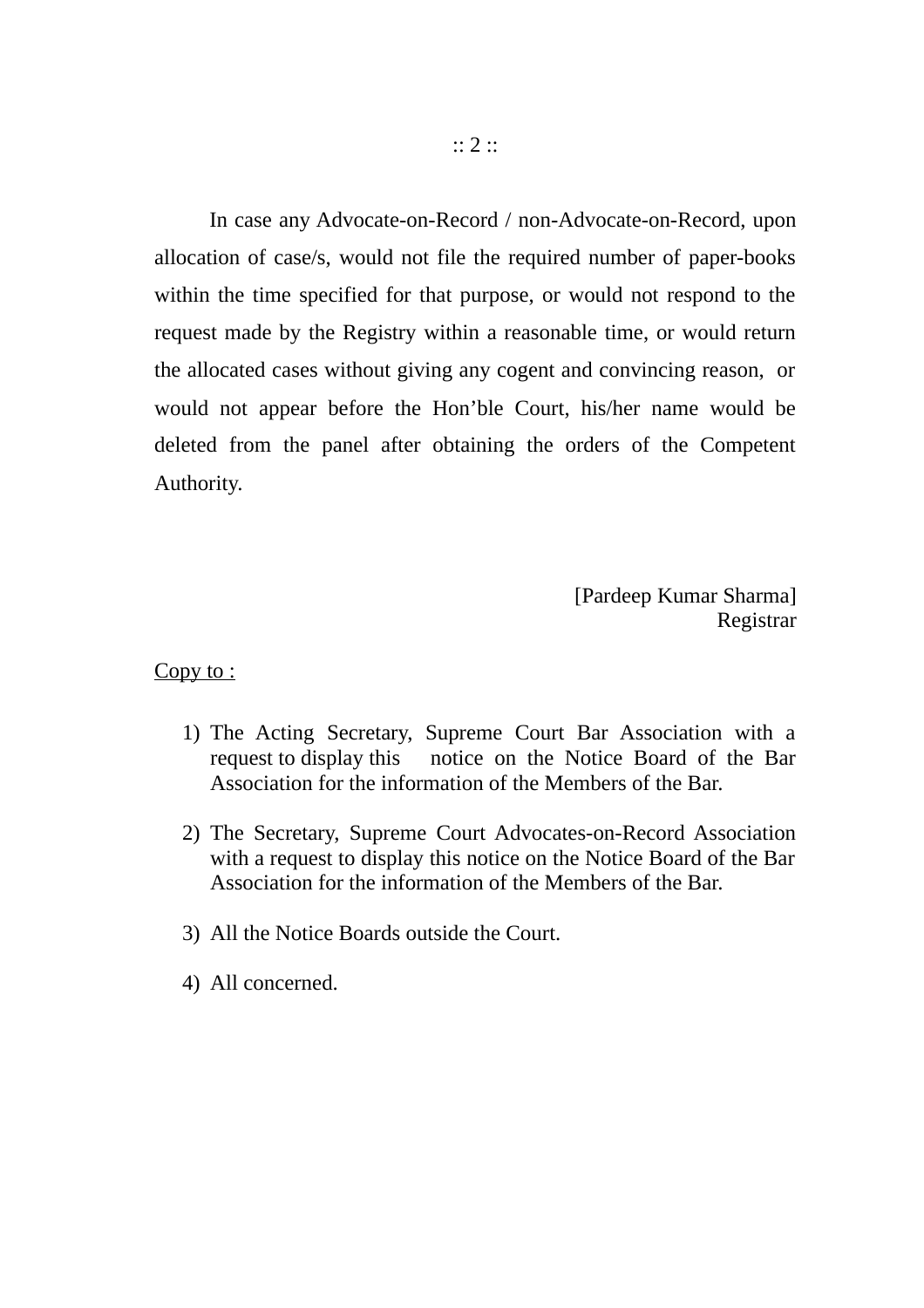# **LIST 'A-1'**

# **LIST OF SENIOR ADVOCATES EMPANELLED AS AMICUS CURIAE**

| <b>S. No.</b>  | <b>Names</b>                 |
|----------------|------------------------------|
|                | S/Shri                       |
| 1              | V. Shekhar                   |
| $\overline{2}$ | <b>Ravi Bhushan Singhal</b>  |
| 3              | Yagya Deo Sharma             |
| 4              | <b>Rakesh Chandra Mishra</b> |
| 5              | <b>Balbir Singh</b>          |
| 6              | <b>Ashim Kumar Banerjee</b>  |
| $\overline{7}$ | <b>Ms. Sonia Mathur</b>      |
| 8              | Asapu Ramalingeswara Rao     |
| 9              | Ms. Aishwarya Bhati          |
| 10             | <b>Ashok Kumar Sharma</b>    |
| 11             | Dr. (Ms.) Menaka Guruswamy   |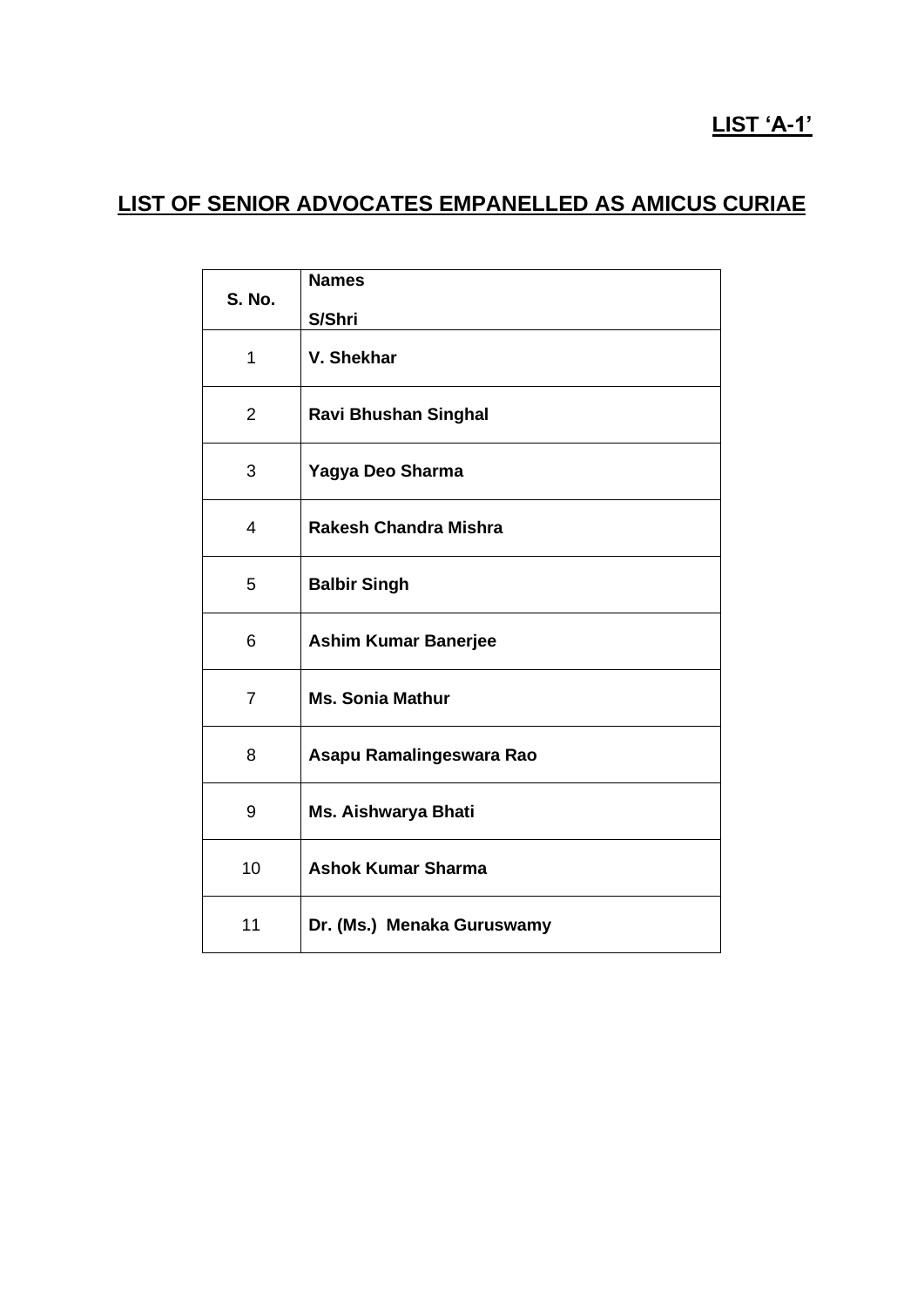### **LIST 'B-1'**

# **LIST OF ADVOCATES-ON-RECORD EMPANELLED AS AMICUS CURIAE**

| <b>S. No.</b>  | <b>Name</b><br>S/Shri       | <b>C.C. No.</b> |
|----------------|-----------------------------|-----------------|
| 1 <sub>1</sub> | <b>Ms. Urmila Sirur</b>     | 755             |
| 2.             | Amlan Kumar Ghosh           | 23              |
| 3.             | Mahesh Chandra Dhingra      | 353             |
| 4.             | <b>Shakeel Ahmed</b>        | 683             |
| 5.             | Ajit Singh Pundir           | 35              |
| 6.             | Vijay Panjwani              | 785             |
| 7.             | Surya Kant                  | 706             |
| 8.             | D.N. Goburdhun              | 173             |
| 9.             | Ms. Sangeeta Kumar          | 725             |
| 10.            | <b>Shiv Kumar Suri</b>      | 1067            |
| 11.            | Ms. Revathy Raghavan        | 1101            |
| 12.            | Gp. Capt. Karan Singh Bhati | 1136            |
| 13.            | Ms. N. Annapoorani          | 1142            |
| 14.            | Subhro Sanyal               | 1162            |
| 15.            | Ms. S. Usha Reddy           | 1166            |
| 16.            | Ms. Asha Gopalan Nair       | 1197            |
| 17.            | <b>Ms. Shipra Ghose</b>     | 1221            |
| 18.            | V. Ramasubramanian          | 1231            |
| 19.            | <b>Ms. Sudha Gupta</b>      | 1234            |
| 20.            | <b>Shankar Divate</b>       | 1235            |
| 21.            | Varinder Kumar Sharma       | 1237            |
| 22.            | Ms. Niranjana Singh         | 1004            |
| 23.            | Sibo Sankar Mishra          | 1253            |
| 24.            | <b>Naresh Kumar</b>         | 1271            |
| 25.            | <b>Ms. Praveena Gautam</b>  | 1300            |
| 26.            | Jagjit Singh Chhabra        | 1320            |
| 27.            | Ms. Kaveeta Wadia           | 1343            |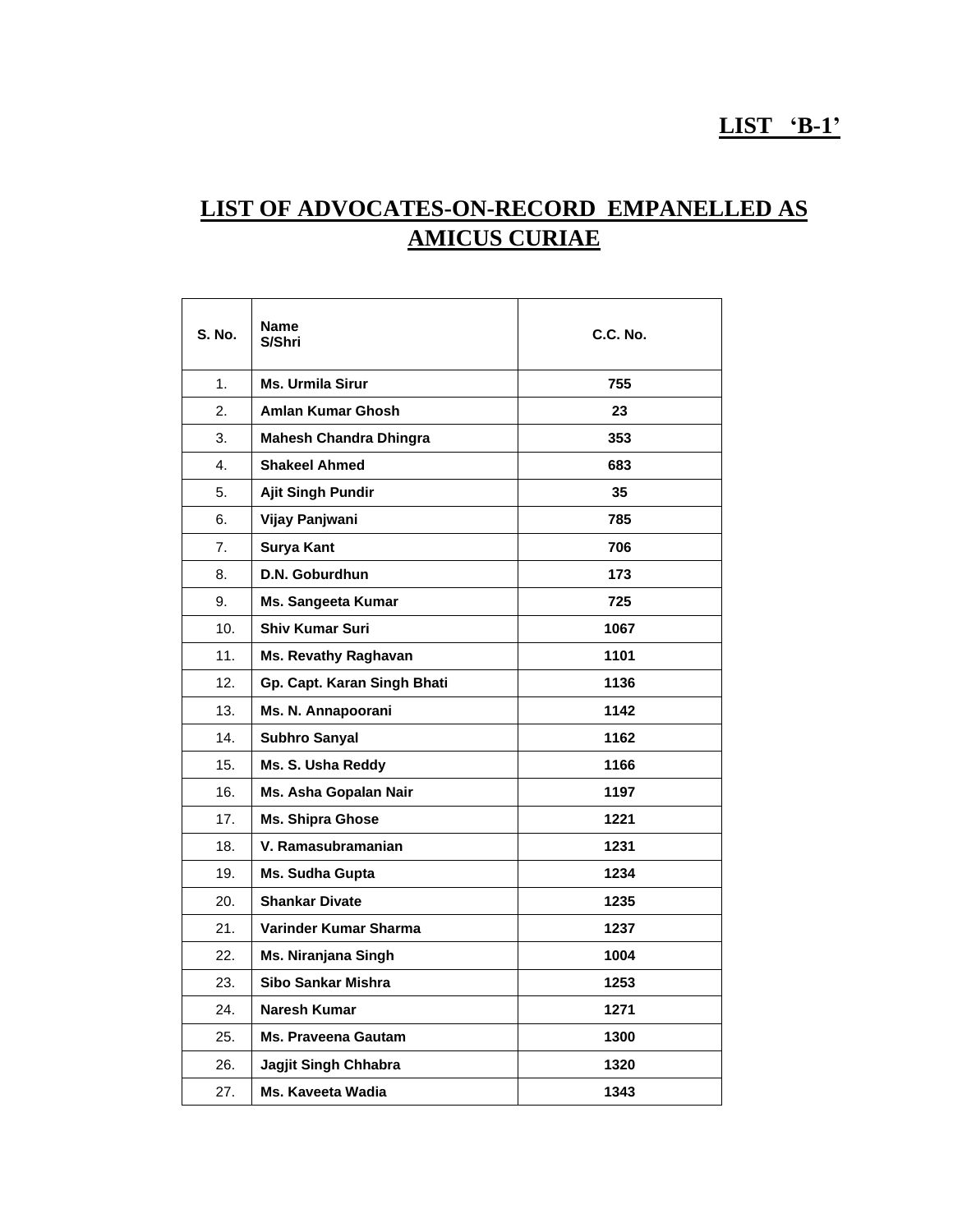| <b>S. No.</b> | <b>Name</b><br>S/Shri       | <b>C.C. No.</b> |
|---------------|-----------------------------|-----------------|
| 28.           | Ravi Prakash Mehrotra       | 1368            |
| 29.           | <b>Kuldip Singh</b>         | 1389            |
| 30.           | <b>Siddhartha Chowdhury</b> | 1403            |
| 31.           | Dr. Rajiv Nanda             | 1407            |
| 32.           | Ms. Aparna Jha              | 1514            |
| 33.           | <b>Gaurav Agrawal</b>       | 1516            |
| 34.           | Rishi Malhotra              | 1582            |
| 35.           | <b>Ms. Liz Mathew</b>       | 1623            |
| 36.           | <b>Amit Anand Tiwari</b>    | 1624            |
| 37.           | Sudhanshu S. Choudhari      | 1692            |
| 38.           | <b>Ms. Uttara Babbar</b>    | 1710            |
| 39.           | Nikhil Jain                 | 1714            |
| 40.           | <b>Sunil Fernandes</b>      | 1721            |
| 41.           | Gautam Narayan              | 1726            |
| 42.           | Sanjay Kumar Visen          | 1738            |
| 43.           | Ram Lal Roy                 | 1739            |
| 44.           | Ms. Arti Singh              | 1763            |
| 45.           | <b>Subhasish Bhowmick</b>   | 1779            |
| 46.           | <b>Atulesh Kumar</b>        | 1788            |
| 47.           | Deeptakiriti Verma          | 1791            |
| 48.           | <b>Mishra Saurabh</b>       | 1793            |
| 49.           | Ms. Prerna Mehta            | 1799            |
| 50.           | <b>Arjun Garg</b>           | 1807            |
| 51.           | Kunal Chatterji             | 1811            |
| 52.           | Ms. Pallavi Langar          | 1814            |
| 53.           | <b>Devvrat</b>              | 1828            |
| 54.           | Ms. Manisha T. Karia        | 1848            |
| 55.           | Joseph Aristotle S.         | 1863            |
| 56.           | <b>Ashok Panigrahi</b>      | 1868            |
| 57.           | <b>Shailesh Madiyal</b>     | 1893            |
| 58.           | H. Chandra Sekhar           | 1894            |
| 59.           | Ms. Rohini Musa             | 1907            |
| 60.           | Ms. Priyanjali Singh        | 1973            |
| 61.           | Ms. Diksha Rai              | 1974            |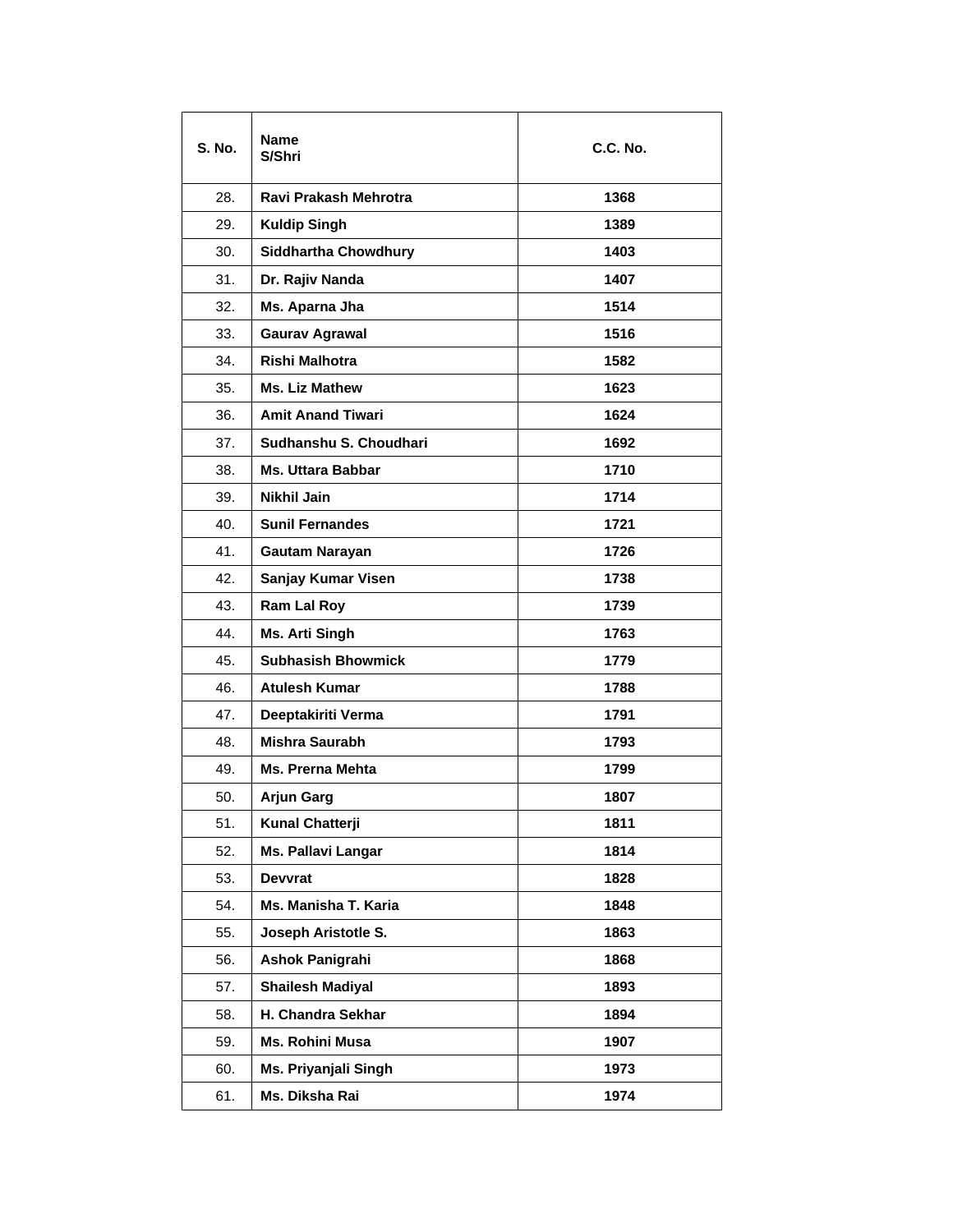| <b>S. No.</b> | <b>Name</b><br>S/Shri  | C.C. No. |
|---------------|------------------------|----------|
| 62.           | Ms. Neha Sharma        | 1975     |
| 63.           | V.K. Biju              | 2002     |
| 64.           | M. Shoeb Alam          | 2019     |
| 65.           | Ajit Sharma            | 2060     |
| 66.           | Ms. Jesal Wahi         | 2166     |
| 67.           | K. Parameshwar         | 2191     |
| 68.           | Ms. Supriya Juneja     | 2195     |
| 69.           | <b>Kunal Cheema</b>    | 2250     |
| 70.           | <b>Pranav Sachdeva</b> | 2259     |
| 71.           | D. Abhinay Rao         | 2277     |
| 72.           | Talha Abdul Rahman     | 2467     |
| 73.           | Aljo K. Joseph         | 2529     |
| 74.           | <b>Piyush Kant Roy</b> | 2530     |
| 75.           | <b>Aldanish Rein</b>   | 2542     |
| 76.           | Ms. Devina Sehgal      | 2691     |
| 77.           | <b>Aviral Saxena</b>   | 2786     |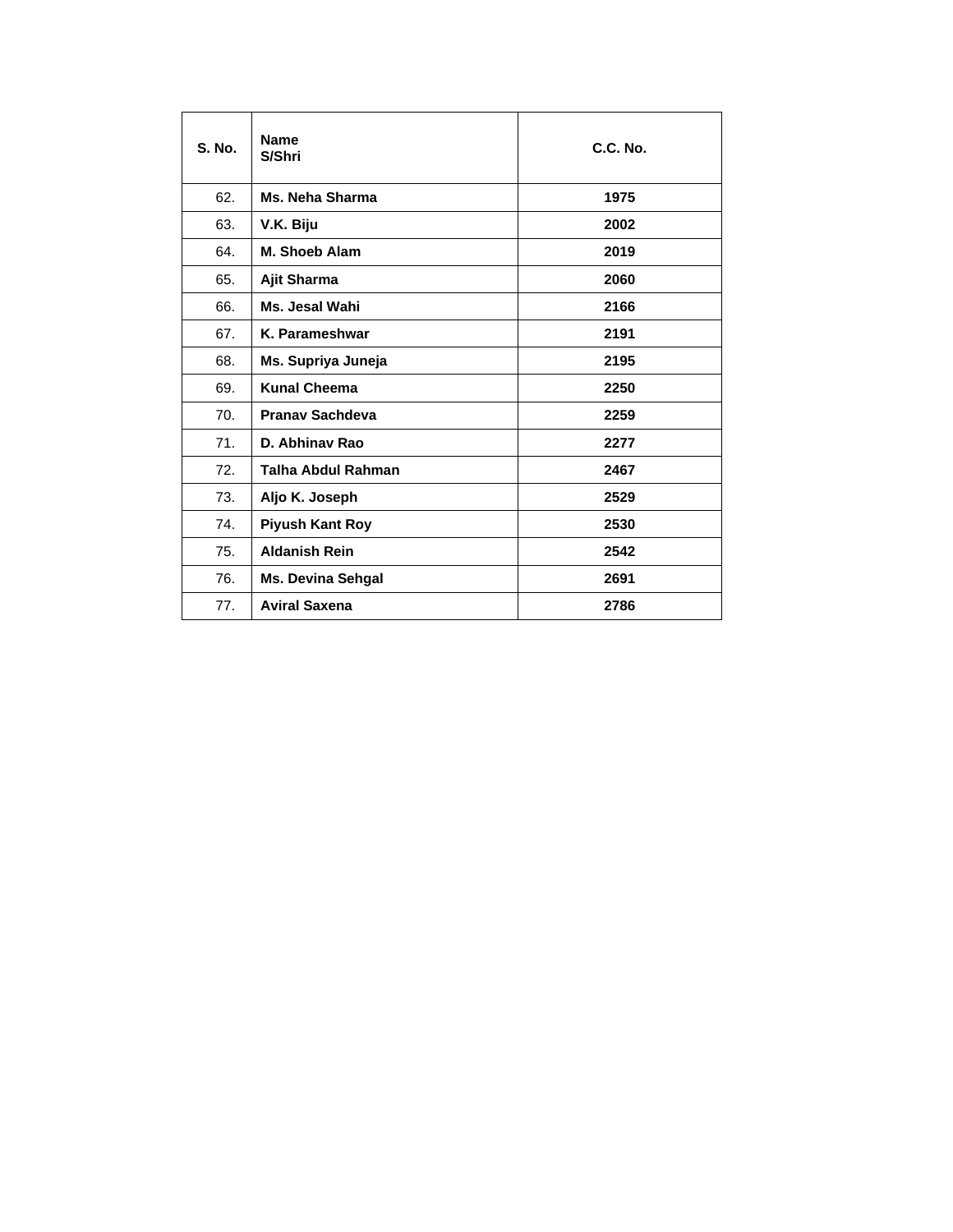# **LIST 'C-1'**

## **LIST OF NON-ADVOCATES-ON-RECORD EMPANELLED AS AMICUS CURIAE**

| S. No.            | <b>Name</b>                      |
|-------------------|----------------------------------|
|                   | S/Shri                           |
| 1 <sub>1</sub>    | S.L. Gupta                       |
| 2.                | <b>Ashok Arora</b>               |
| 3.                | S. Sadasiva Reddy                |
| 4.                | Sushil Karanjkar                 |
| 5.                | <b>Viplav Sharma</b>             |
| 6.                | Ajay Majithia                    |
| 7.                | <b>Shridhar Yeshwant Chitale</b> |
| 8.                | <b>Vikrant Yadav</b>             |
| 9.                | <b>Ms. Neela Kedar Gokhale</b>   |
| 10.               | <b>R.Anand Padmanabhan</b>       |
| $\overline{11}$ . | Pijush Kanti Roy                 |
| 12.               | Seshadri Sekhar Ray              |
| 13.               | <b>Jasbir Singh Malik</b>        |
| $\overline{14}$ . | Ms. Reena Rao                    |
| 15.               | V.N. Subramaniam                 |
| $\overline{16}$ . | S. Madhusudhan Babu              |
| $\overline{17}$ . | Ms. Reena Singh                  |
| 18.               | Dr. (Ms.) Charu Walikhanna       |
| 19.               | Rajeeva Ranjan Rajesh            |
| 20.               | Ms. Haripriya Padmanabhan        |
| 21.               | Dr. (Ms) Ritu Bhardwaj           |
| 22.               | <b>Adolf Mathew</b>              |
| 23.               | <b>Ms. Prerna Kumari</b>         |
| 24.               | <b>Raghenth Basant</b>           |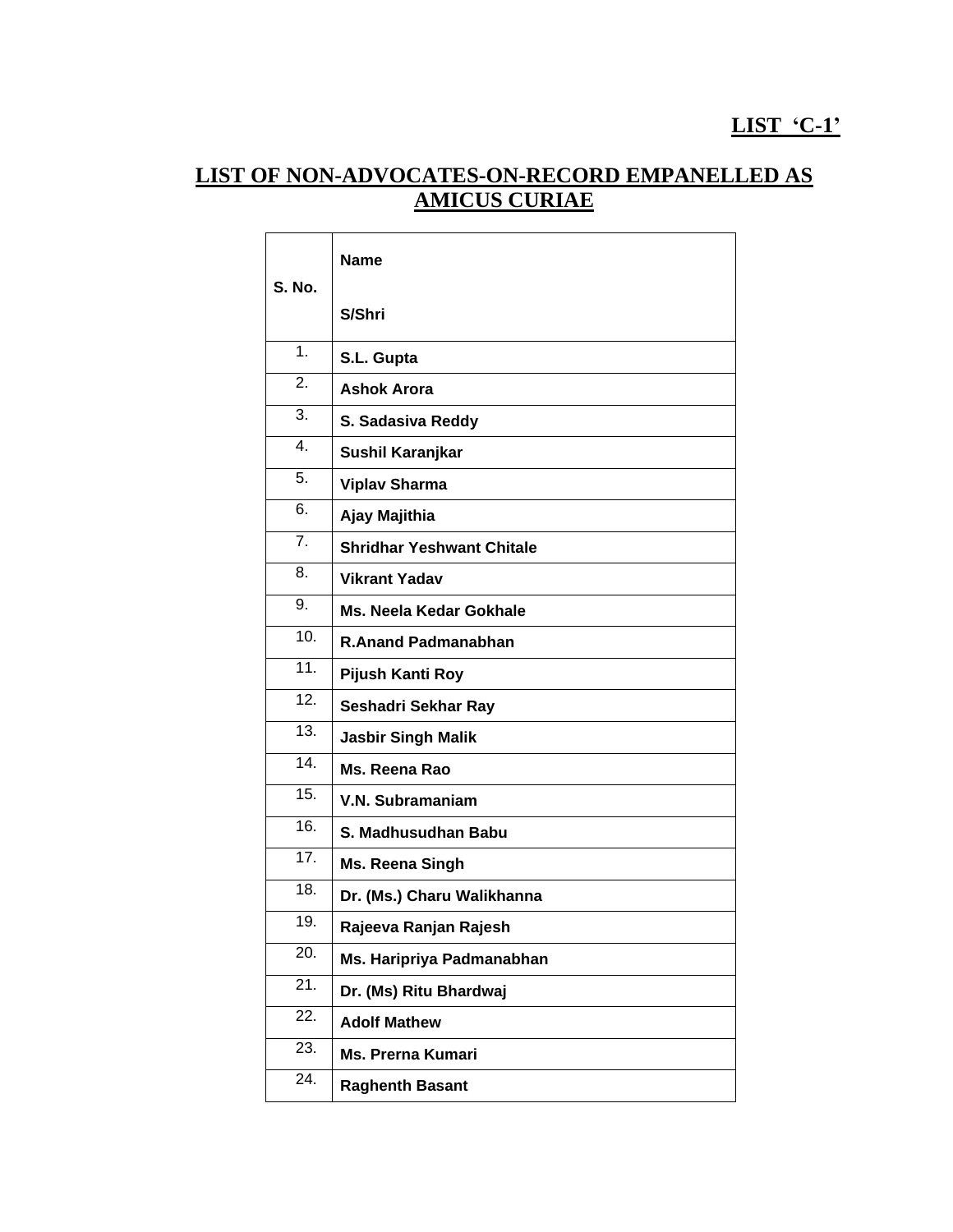| <b>S. No.</b> | <b>Name</b>                  |
|---------------|------------------------------|
|               | S/Shri                       |
| 25.           | Ms. Bhakti Pasrija           |
| 26.           | <b>Amol Chitale</b>          |
| 27.           | <b>Karan Bharihoke</b>       |
| 28.           | <b>Shikhil Suri</b>          |
| 29.           | <b>Mukul Singh</b>           |
| 30.           | Manoj V. George              |
| 31.           | Devansh A. Mohta             |
| 32.           | <b>Ms. Shamshravish Rein</b> |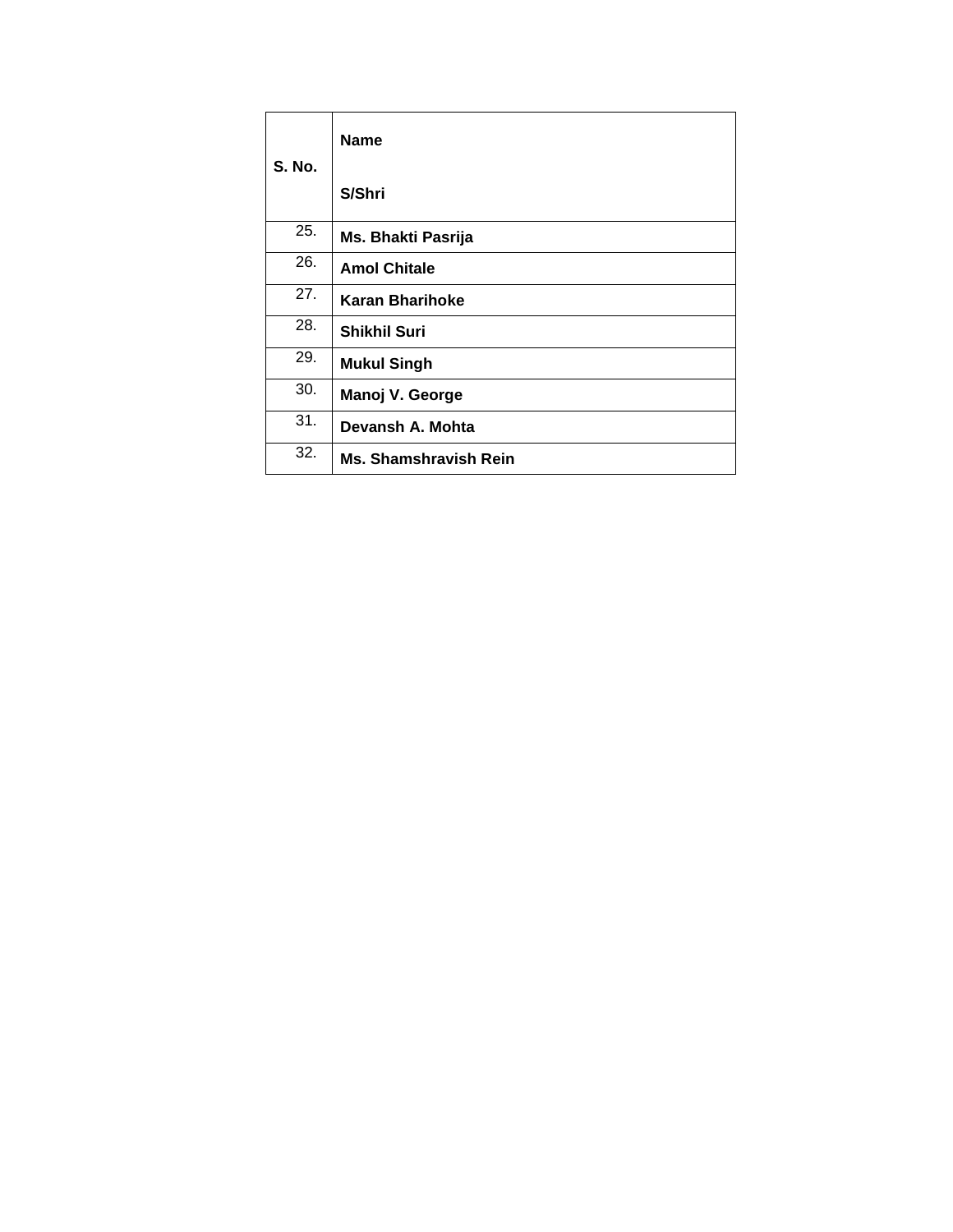### **LIST 'A-2'**

## **LIST OF SENIOR ADVOCATES WAIT-LISTED FOR BEING EMPANELLED AS AMICUS CURIAE**

| S.             | <b>Name</b>                  |
|----------------|------------------------------|
| No.            | S/Shri                       |
| 1              | Debal Kumar Banerji          |
| $\overline{2}$ | Ms. Anjana Prakash           |
| 3              | <b>Birendra Prasad Verma</b> |
| 4              | Sarasani Satyam Reddy        |
| 5              | P.V. Surendranathan          |
| 6              | Ranji Thomas                 |
| $\overline{7}$ | A. Sirajudeen                |
| 8              | Partha Sarathi Bhattacharyya |
| 9              | Purushaindra Kaurav          |
| 10             | <b>C.N. Sreekumar</b>        |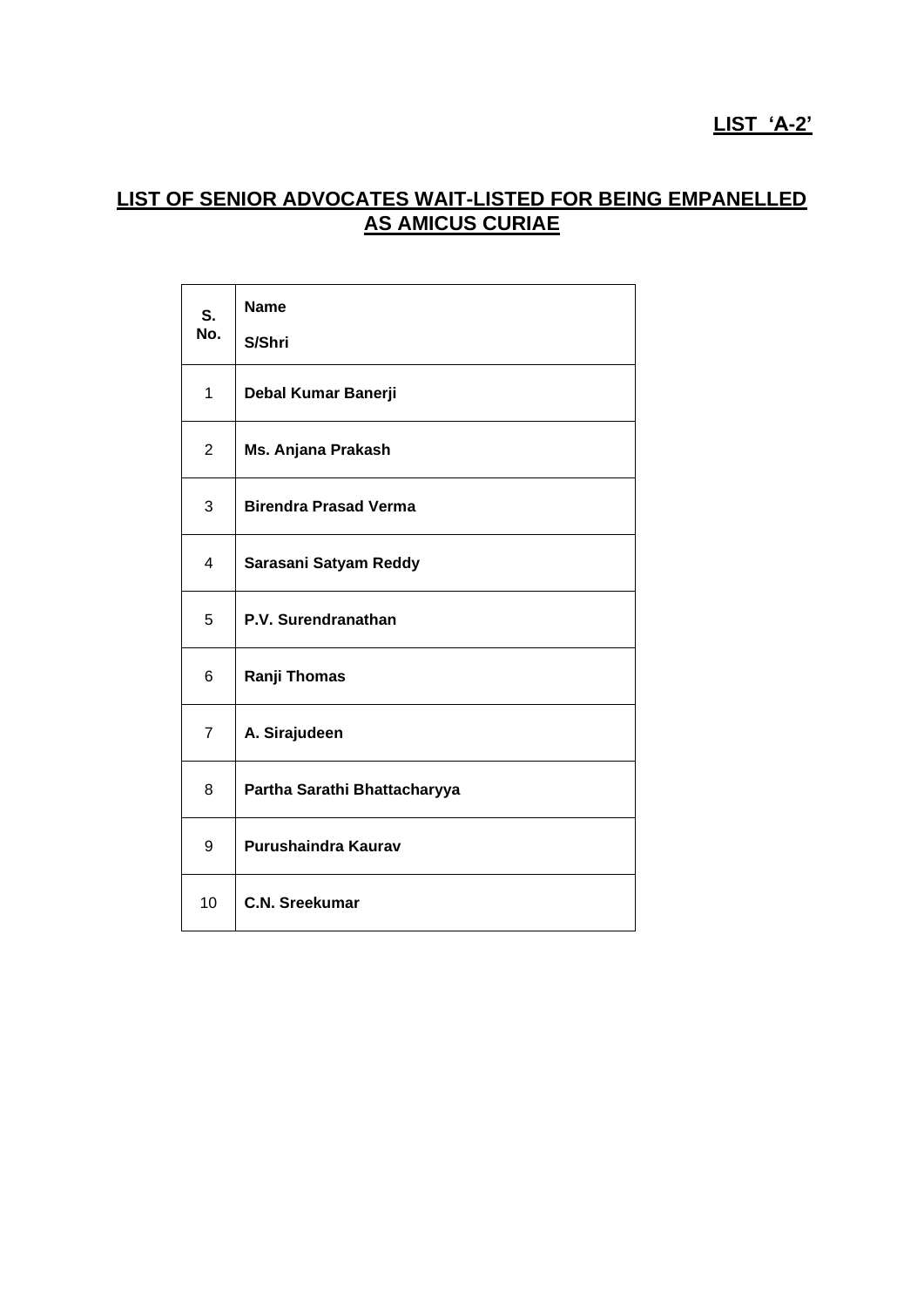# **LIST OF ADVOCATES-ON-RECORD WAIT-LISTED FOR BEING EMPANELLED AS AMICUS CURIAE**

| <b>S. No.</b> | <b>Name</b><br>S/Shri              | Code |
|---------------|------------------------------------|------|
| $\mathbf 1$ . | <b>Sharad Chandra Patel</b>        | 666  |
| 2.            | <b>Satyapal Khushal Chand Pasi</b> | 720  |
| 3.            | Anil Kumar Jha                     | 1118 |
| 4.            | Dr. K.B. Sounder Rajan             | 2046 |
| 5.            | <b>Pranab Kumar Mullick</b>        | 1196 |
| 6.            | <b>Shekhar Prit Jha</b>            | 1245 |
| 7.            | Himanshu Munshi                    | 1250 |
| 8.            | Rana Ranjit Singh                  | 1256 |
| 9.            | Ms. Shirin Khajuria                | 1261 |
| 10.           | <b>Braj Kishore Mishra</b>         | 1262 |
| 11.           | Dr. (Ms.) Vipin Gupta              | 1302 |
| 12.           | <b>Vijay Kumar</b>                 | 1309 |
| 13.           | Ms. Rakhi Ray                      | 1329 |
| 14.           | Dr. Sushil Balwada                 | 1340 |
| 15.           | Dr. V.P. Appan                     | 1360 |
| 16.           | T. Mahipal                         | 1375 |
| 17.           | Ranjan Kumar                       | 1392 |
| 18.           | Gulshan Kumar Bajwa                | 1397 |
| 19.           | Ajay Kumar Talesara                | 1432 |
| 20.           | Ms. Anu Gupta                      | 1437 |
| 21.           | Dr. (Ms.) Monika Gusain            | 1445 |
| 22.           | <b>Mohd Irshad Hanif</b>           | 1447 |
| 23.           | Ms. Shweta Garg                    | 1513 |
| 24.           | Anish Kumar Gupta                  | 1529 |
| 25.           | Sanjai Kumar Pathak                | 1548 |
| 26.           | <b>Shekhar Kumar</b>               | 1549 |
| 27.           | Ms. Puja Sharma                    | 1559 |
| 28.           | A. Venayagam Balan                 | 1578 |
| 29.           | Ms. E.R. Sumathy                   | 1584 |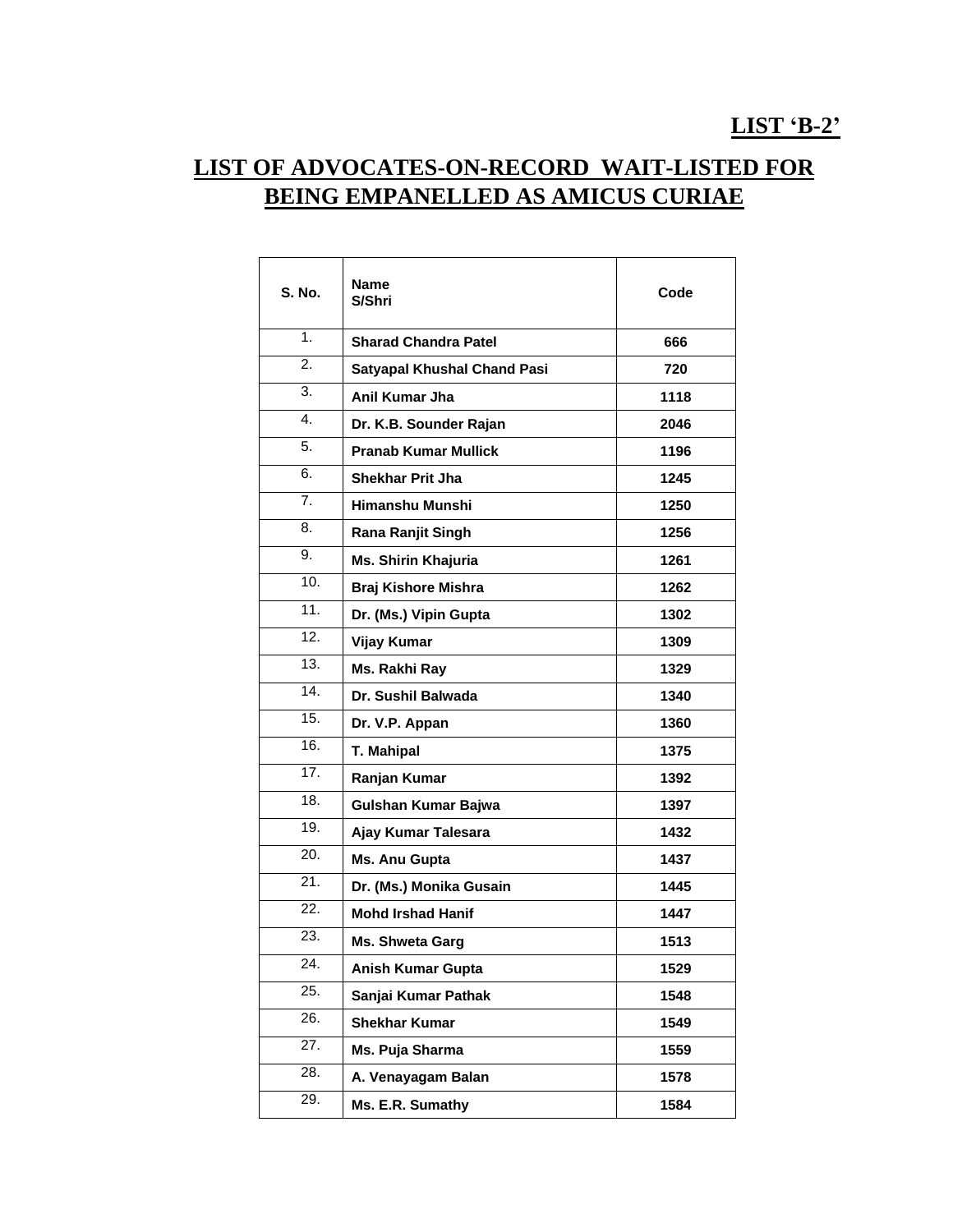| S. No.          | <b>Name</b><br>S/Shri        | Code |
|-----------------|------------------------------|------|
| 30.             | Aftab Ali Khan               | 1596 |
| 31.             | Saurabh Mishra               | 1597 |
| 32.             | Dr. Abhishek Atrey           | 1601 |
| 33.             | Sudarshan Rajan              | 1618 |
| 34.             | Neeraj Shekhar               | 1635 |
| 35.             | Krishan Pal Mavi             | 1639 |
| 36.             | <b>Ms. Charu Mathur</b>      | 1642 |
| 37.             | <b>Mithilesh Kumar Singh</b> | 1653 |
| 38.             | Niraj Gupta                  | 1654 |
| 39.             | <b>Anurag Pandey</b>         | 1655 |
| 40.             | <b>Somiran Sharma</b>        | 1656 |
| $\overline{41}$ | <b>Awanish Sinha</b>         | 1671 |
| 42.             | <b>Puneet Taneja</b>         | 1675 |
| 43.             | <b>Ravinder Agarwal</b>      | 1680 |
| 44.             | Rakesh Dahiya                | 1681 |
| 45.             | Md. Farman                   | 1691 |
| 46.             | Naveen Kumar                 | 1725 |
| 47.             | <b>Md. Shahid Anwar</b>      | 1730 |
| 48.             | Anil Kumar Mishra            | 1731 |
| 49.             | Rajiv Mangla                 | 1733 |
| 50.             | <b>Brajesh Kumar</b>         | 1748 |
| 51.             | Anoop Kumar Srivastava       | 1762 |
| 52.             | Dr. Dinesh Rattan Bhardwaj   | 1766 |
| 53.             | <b>Mohit Chaudhary</b>       | 1775 |
| 54.             | <b>Rahul Kaushik</b>         | 1784 |
| 55.             | <b>Gaurav Dhingra</b>        | 1789 |
| 56.             | <b>Dharitry Phookan</b>      | 1812 |
| 57.             | <b>Sarvesh Singh Baghel</b>  | 1813 |
| 58.             | Ms. Kiran Bhardwaj           | 1823 |
| 59.             | Saurabh Ajay Gupta           | 1827 |
| 60.             | Ms. Nilofar Khan             | 1831 |
| 61.             | <b>Sanand Ramakrishnan</b>   | 1832 |
| 62.             | <b>Ms. Shakun Sharma</b>     | 1844 |
| 63.             | P. George Giri               | 1849 |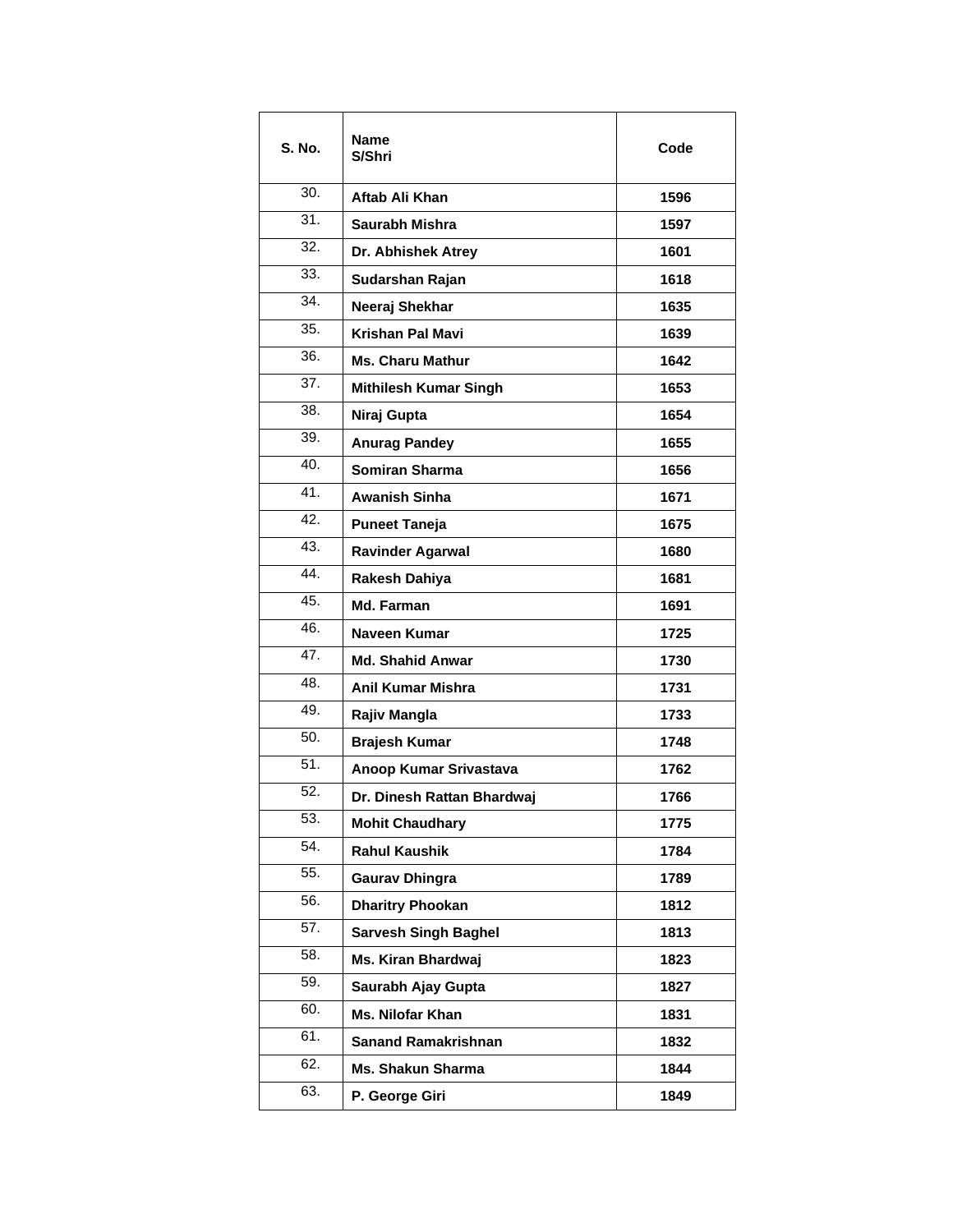| S. No. | Name<br>S/Shri                 | Code |
|--------|--------------------------------|------|
| 64.    | <b>Atul Sharma</b>             | 1854 |
| 65.    | <b>Kaushal Yadav</b>           | 1860 |
| 66.    | Sonal Jain                     | 1865 |
| 67.    | Vivek Narayan Sharma           | 1867 |
| 68.    | Ms. Bharti Tyagi               | 1873 |
| 69.    | Avinash Kr. Lakhanpal          | 1883 |
| 70.    | <b>Anirudh Sharma</b>          | 1901 |
| 71.    | Mohit D. Ram                   | 1908 |
| 72.    | <b>Yoginder Handoo</b>         | 1909 |
| 73.    | <b>Ms. Manjeet Kirpal</b>      | 1923 |
| 74.    | <b>Chandra Prakash</b>         | 1924 |
| 75.    | Dinesh Kumar Gupta             | 1926 |
| 76.    | <b>Ms. Sadhana Sandhu</b>      | 1929 |
| 77.    | Sanjay Sharma                  | 1937 |
| 78.    | Dr. Rajeev Sharma              | 1941 |
| 79.    | <b>Wajeeh Shafiq</b>           | 1957 |
| 80.    | Ms. Mayuri Raghuvanshi         | 1963 |
| 81.    | Gautam Jha                     | 1980 |
| 82.    | Yashraj Singh Deora            | 1990 |
| 83.    | <b>Ankur Prakash</b>           | 1992 |
| 84.    | <b>Binay Kumar Das</b>         | 2000 |
| 85.    | <b>Shantanu Kumar</b>          | 2017 |
| 86.    | <b>Ms. Archana Pathak Dave</b> | 2049 |
| 87.    | <b>Manish Vashishtha</b>       | 2051 |
| 88.    | <b>Shantanu Krishna</b>        | 2056 |
| 89.    | Abdul Azeem Kalebudde          | 2057 |
| 90.    | <b>Shantanu Sagar</b>          | 2058 |
| 91.    | <b>Gautam Talukdar</b>         | 2063 |
| 92.    | P. V. Saravanaraja             | 2064 |
| 93.    | <b>Aditya Singh</b>            | 2073 |
| 94.    | <b>Vikram Singh</b>            | 2076 |
| 95.    | <b>Vikas Kumar</b>             | 2080 |
| 96.    | Ms. Anushree Prashit Kapadia   | 2081 |
| 97.    | <b>Ankur Sood</b>              | 2083 |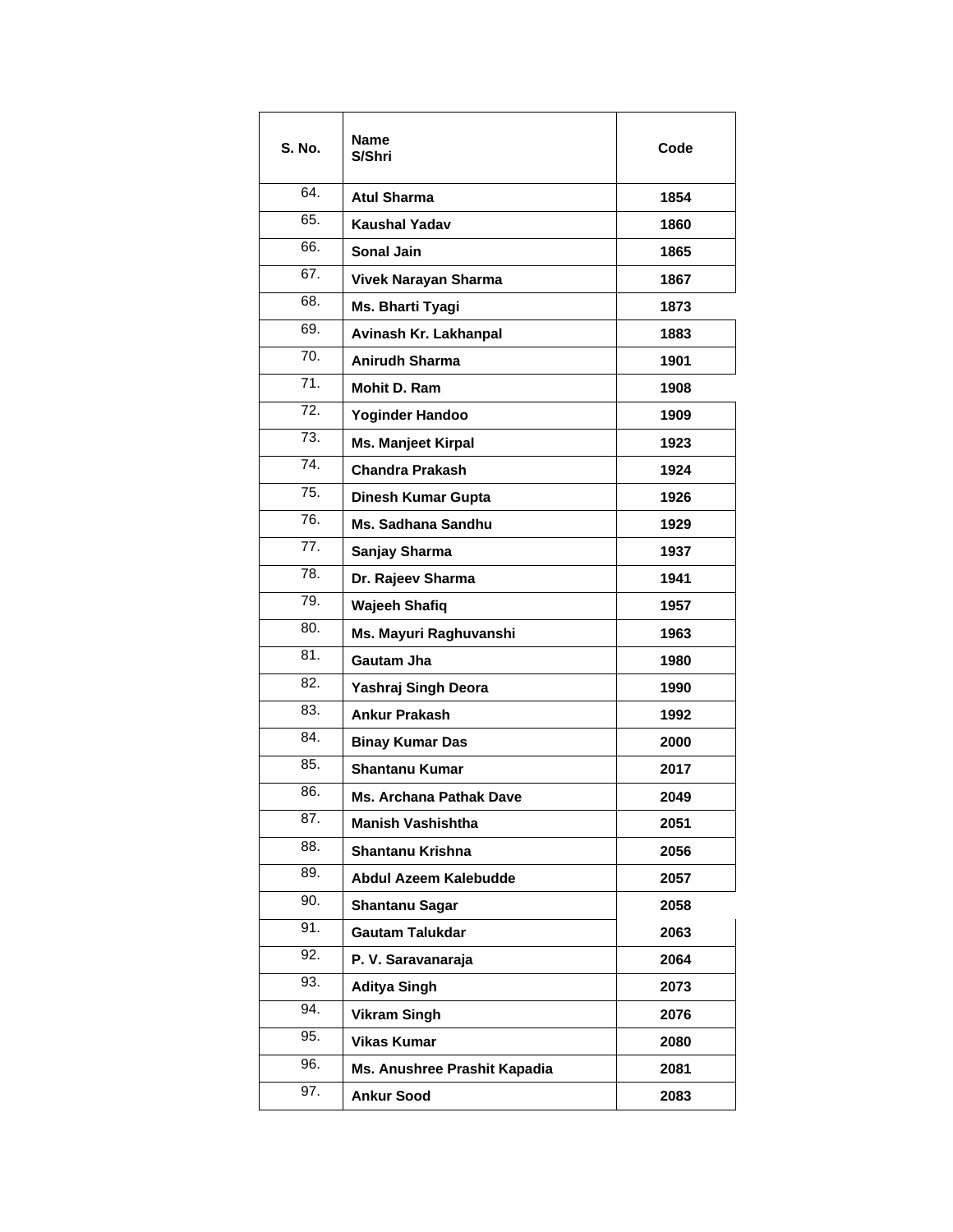| S. No. | Name<br>S/Shri                | Code |
|--------|-------------------------------|------|
| 98.    | Ms. Anindita Pujari           | 2087 |
| 99.    | Ms. Reshmi Rea Sinha          | 2089 |
| 100.   | <b>Avinash Sharma</b>         | 2092 |
| 101.   | <b>Gopal Verma</b>            | 2096 |
| 102.   | Danish Zubair Khan            | 2099 |
| 103.   | Ms. Jasmine Damkewala         | 2100 |
| 104.   | <b>Dilip Annasaheb Taur</b>   | 2101 |
| 105.   | Rakesh Mishra                 | 2104 |
| 106.   | Dr. Sarvam Ritam Khare        | 2110 |
| 107.   | Amit Kr. Singh                | 2122 |
| 108.   | <b>Akshat Kumar</b>           | 2124 |
| 109.   | Prakash Ranjan Nayak          | 2126 |
| 110.   | Jayesh K.U.                   | 2129 |
| 111.   | <b>Ram Naresh Yadav</b>       | 2130 |
| 112.   | Neeraj Kumar Sharma           | 2135 |
| 113.   | Sanjay Rastogi                | 2146 |
| 114.   | <b>Satyakam</b>               | 2150 |
| 115.   | <b>Sumanth Nookala</b>        | 2167 |
| 116.   | Ms. Vanshaja Shukla           | 2173 |
| 117.   | Tanmaya Agarwal               | 2174 |
| 118.   | Anuj Bhandari                 | 2175 |
| 119.   | <b>Kishore Kunal</b>          | 2194 |
| 120.   | G. Sivabalamurugan            | 2197 |
| 121.   | <b>Judy James</b>             | 2198 |
| 122.   | Biju P. Raman                 | 2211 |
| 123.   | Rajnish Kumar Jha             | 2214 |
| 124.   | <b>Kumar Dushyant Singh</b>   | 2220 |
| 125.   | <b>Ram Kishor Singh Yadav</b> | 2222 |
| 126.   | Nikhil Majithia               | 2223 |
| 127.   | <b>Sanjay Kumar Dubey</b>     | 2228 |
| 128.   | Shyam D. Nandan               | 2253 |
| 129.   | Apoorva Bhumesh               | 2258 |
| 130.   | Dr. Surender Singh Hooda      | 2261 |
| 131.   | <b>Kaushik Laik</b>           | 2266 |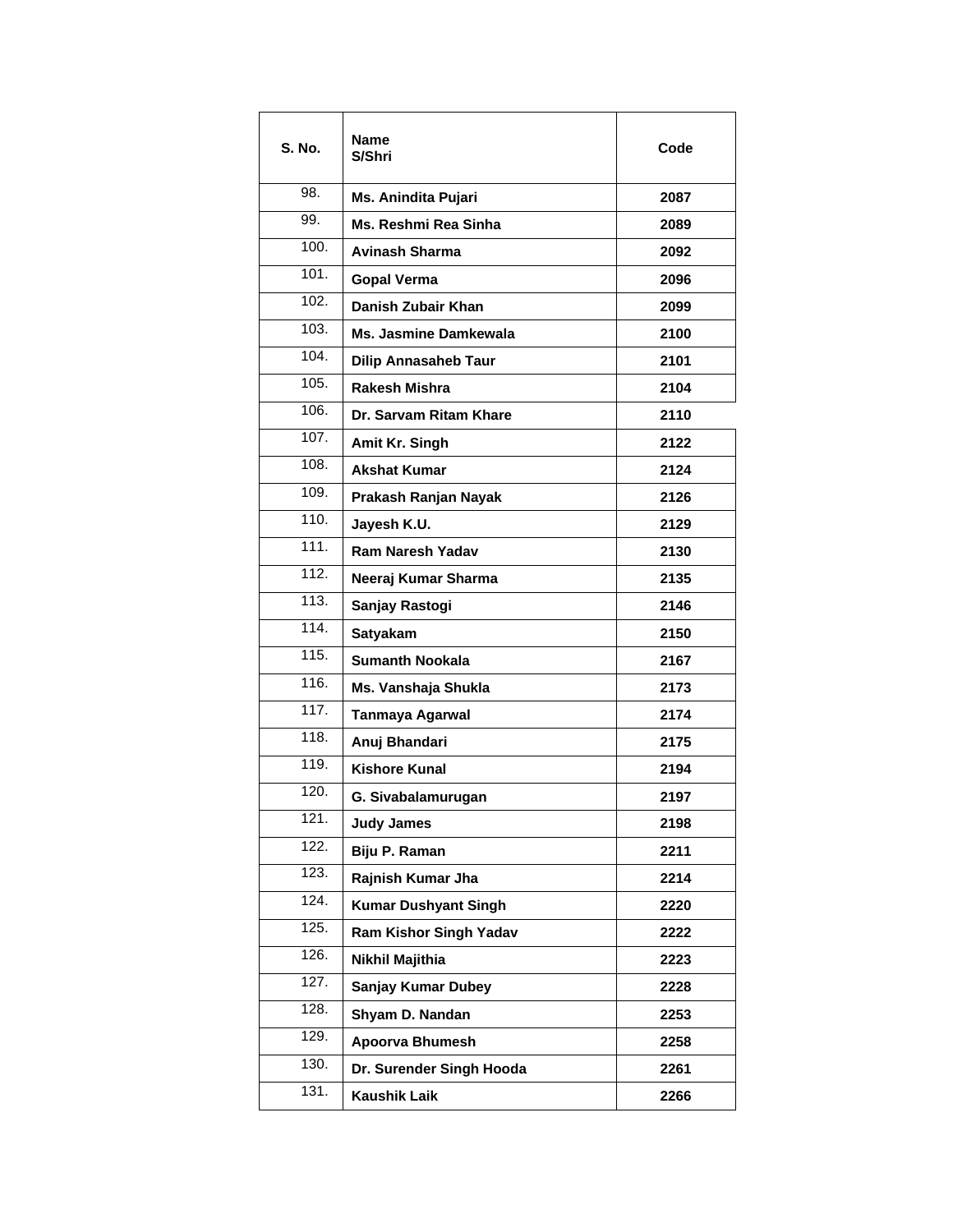| S. No.             | <b>Name</b><br>S/Shri          | Code |
|--------------------|--------------------------------|------|
| 132.               | <b>Kaustubh Shukla</b>         | 2276 |
| 133.               | Rahul Shyam Bhandari           | 2281 |
| $\overline{1}34.$  | <b>Manish Paliwal</b>          | 2282 |
| 135.               | <b>Hitendra Nath Rath</b>      | 2283 |
| 136.               | Siddhartha Jha                 | 2286 |
| 137.               | Som Raj Choudhury              | 2291 |
| 138.               | <b>Harsh Kaushik</b>           | 2302 |
| 139.               | Abhimanue Shrestha             | 2304 |
| 140.               | <b>Harmeet Singh Ruprah</b>    | 2308 |
| 141.               | <b>Gautam Das</b>              | 2309 |
| 142.               | Ajay Marwah                    | 2312 |
| 143.               | F. I. Choudhury                | 2314 |
| 144                | <b>Ashutosh Dubey</b>          | 2408 |
| 145.               | <b>Tejas Patel</b>             | 2322 |
| 146.               | K. V. Muthu Kumar              | 2323 |
| $\overline{1}$ 47. | <b>Sukant Vikram</b>           | 2335 |
| 148.               | <b>Ms. Shweta Sharma</b>       | 2336 |
| 149.               | Diggaj Pathak                  | 2343 |
| 150.               | Ms. Shuchi Singh               | 2351 |
| 151.               | Ms. Rajeshri Nivuratirao Reddy | 2361 |
| 152.               | <b>Abhinav Shrivastava</b>     | 2372 |
| 153.               | Ms. Gargi Khanna               | 2375 |
| 154.               | Ajay Vikram Singh              | 2377 |
| 155.               | <b>Ms. Reena Pandey</b>        | 2382 |
| 156.               | Anirudh Sanganeria             | 2385 |
| 157.               | <b>Smarhar Singh</b>           | 2386 |
| 158.               | <b>Aviral Kashyap</b>          | 2395 |
| 159.               | <b>Kailash Prashad Pandey</b>  | 2399 |
| 160.               | Prabodh Kumar                  | 2406 |
| 161.               | <b>Ms. Fauzia Shakil</b>       | 2429 |
| 162.               | Ms. Garima Bajaj               | 2433 |
| 163.               | <b>Anand Kumar Mishra</b>      | 2436 |
| 164.               | <b>Sameer Shrivastava</b>      | 2438 |
| 165.               | Ms. Harsh Lata                 | 2466 |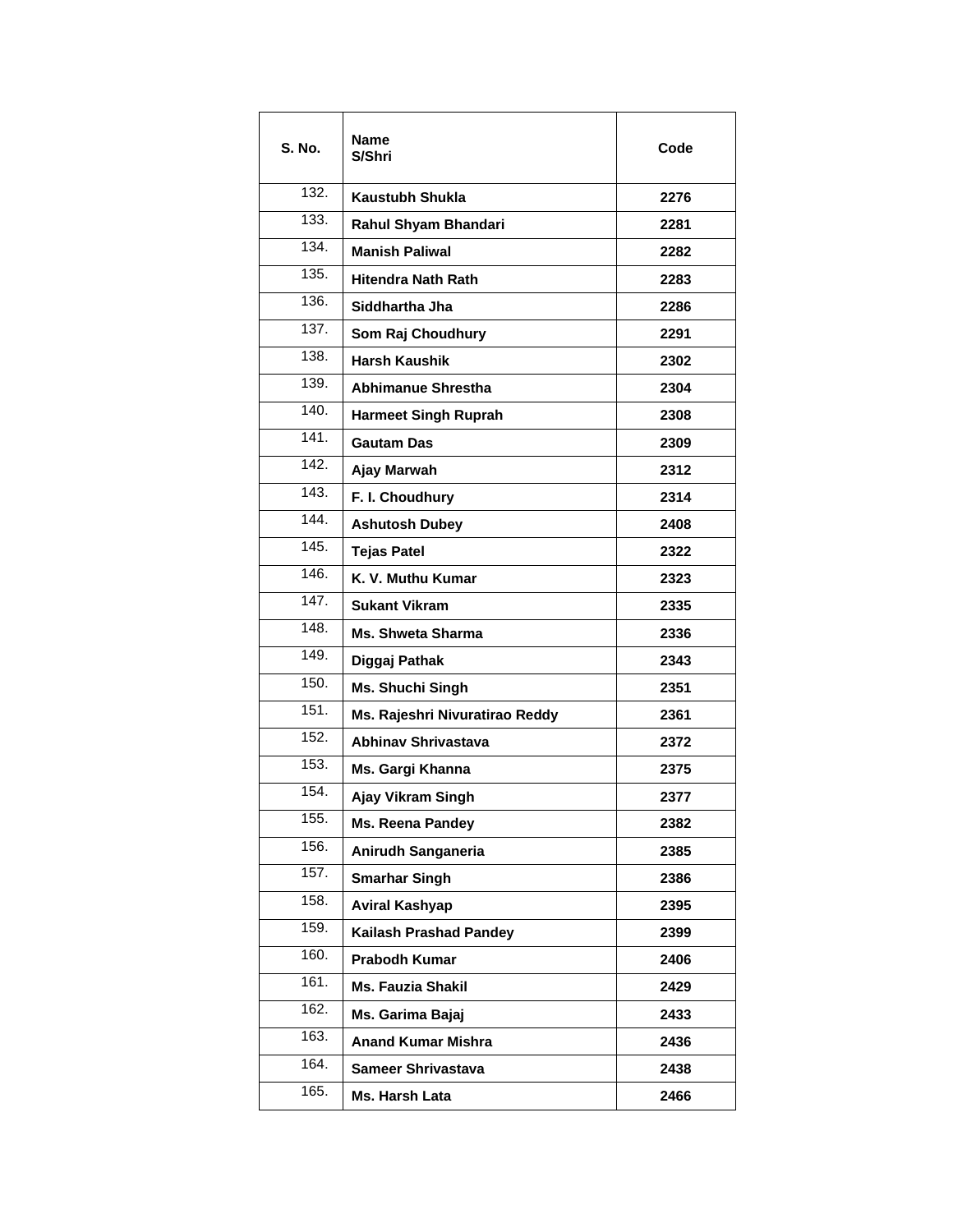| <b>S. No.</b>      | Name<br>S/Shri               | Code |
|--------------------|------------------------------|------|
| 166.               | <b>Amit Agrawal</b>          | 2470 |
| 167.               | A. Karthik                   | 2475 |
| 168.               | <b>Chandan Kumar</b>         | 2495 |
| 169.               | Bharadwaj S.                 | 2496 |
| $\overline{170}$ . | Ms. Rupali Samanta Ghosh     | 2504 |
| 171.               | Mrigank Prabhakar            | 2507 |
| 172.               | <b>Mahesh Thakur</b>         | 2511 |
| 173.               | Dr. Nishesh Sharma           | 2522 |
| 174.               | Konark Tyagi                 | 2527 |
| 175.               | Ms. Kusum                    | 2535 |
| 176.               | Divyesh Pratap Singh         | 2543 |
| 177.               | <b>Jatinder Pal Singh</b>    | 2546 |
| 178.               | Yusuf                        | 2593 |
| 179.               | Aakarsh Kamra                | 2599 |
| 180.               | Ms. Farhat Jahan Rehmani     | 2600 |
| 181.               | Rishi Raj Sharma             | 2615 |
| 182.               | <b>Siddharth Batra</b>       | 2619 |
| 183.               | <b>Malak Manish Bhatt</b>    | 2632 |
| 184.               | Vanshdeep Dalmia             | 2650 |
| 185.               | Ms. Shilpi Satyapriya Satyam | 2653 |
| 186.               | Dr. Ravindra S. Chingale     | 2659 |
| 187.               | <b>Pranab Prakash</b>        | 2660 |
| 188.               | Himanshu Tyagi               | 2663 |
| 189.               | <b>Ms. Filza Moonis</b>      | 2666 |
| 190.               | Ms. Reetu Sharma             | 2668 |
| 191.               | Ms. Meera Kaura Patel        | 2669 |
| 192.               | Ms. Swati Setia              | 2672 |
| 193.               | Ms. Shagun Matta             | 2674 |
| 194.               | <b>Ms. Anukriti Pareek</b>   | 2687 |
| 195.               | <b>Manan Verma</b>           | 2688 |
| 196.               | Ms. Malvika Kapila           | 2737 |
| 197.               | <b>Sanchit Garga</b>         | 2748 |
| 198.               | Ms. Divya Jyoti Singh        | 2763 |
| 199.               | Ms. Purnima Jauhari          | 2764 |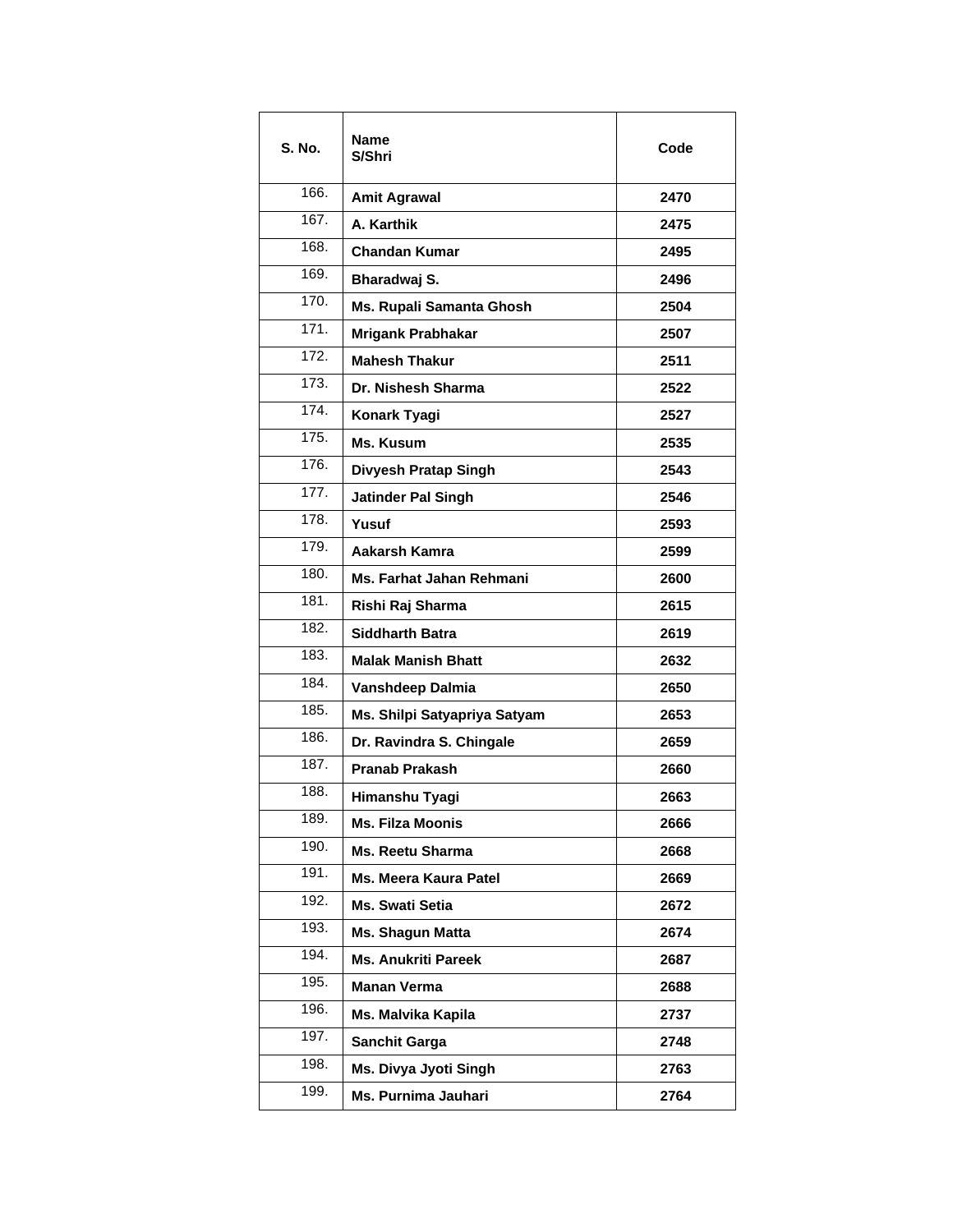| <b>S. No.</b> | <b>Name</b><br>S/Shri       | Code |
|---------------|-----------------------------|------|
| 200.          | Ashish Kumar Tiwari         | 2770 |
| 201.          | <b>Akbar Siddique</b>       | 2785 |
| 202.          | Ashutosh Kumar Bishnoi      | 2795 |
| 203.          | Ms. Rashmi Bansal (Agrawal) | 2797 |
| 204.          | <b>Pranav Kumar</b>         | 2808 |
| 205.          | <b>B. Shravanth Shanker</b> | 2815 |
| 206.          | Nagendra Kasana             | 2816 |
| 207.          | Ranjan Nikhil Dharnidhar    | 2819 |
| 208.          | Somanadri Goud Katam        | 2824 |
| 209.          | <b>Satish Pandey</b>        | 2834 |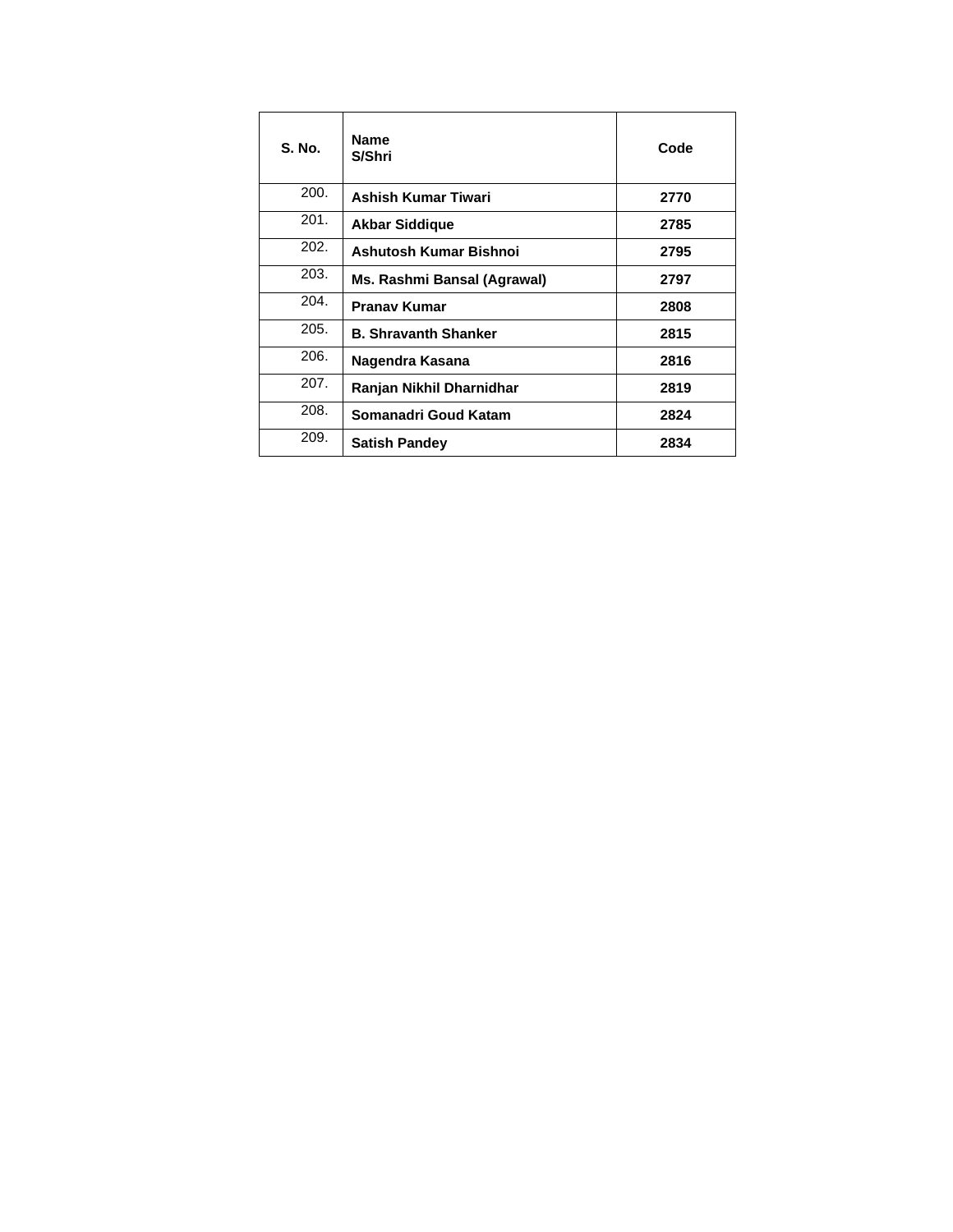### **LIST 'C-2'**

### **LIST OF NON-ADVOCATE-ON-RECORD WAIT-LISTED FOR BEING EMPANELLED AS AMICUS CURIAE**

|                   | Name                               |
|-------------------|------------------------------------|
| S. No.            | S/Shri                             |
| $\overline{1}$ .  | Koka Raghava Rao                   |
| 2.                | <b>Ishwar Chand Jain</b>           |
| 3.                | <b>Ms. Meera Bhatia</b>            |
| $\overline{4}$ .  | Dipak Bhattacharyya                |
| 5.                | Dr. Shiva Sharma                   |
| 6.                | Md. Zia-ul-Haque                   |
| 7.                | Chandra Shekhar Bhardwaj           |
| 8.                | Bishnudeo Prasad Yaday @ B.P.Yaday |
| 9.                | <b>Pradeep Kumar Dey</b>           |
| 10.               | Ms. Vidhya Gudwani                 |
| 11.               | H.M. Atiqur Rahman                 |
| $\overline{12}$ . | <b>Shyam Sunder Gupta</b>          |
| 13.               | <b>Ashok Kumar Sharma</b>          |
| 14.               | <b>Rakesh Garg</b>                 |
| $\overline{15}$ . | K.C. Kaushik                       |
| 16.               | S.N.Kalra                          |
| 17.               | <b>Ravindra Nath Pareek</b>        |
| 18.               | Ms. Deep Mala                      |
| 19.               | Keshav Rai                         |
| 20.               | Nawal Kishore Sahu                 |
| 21.               | Mayur Rameshchandra Shah           |
| 22.               | <b>Yatish Mohan Verma</b>          |
| 23.               | Dr. (Mrs.) Laxmi Shastri           |
| 24.               | Shiv Pati B. Pandey                |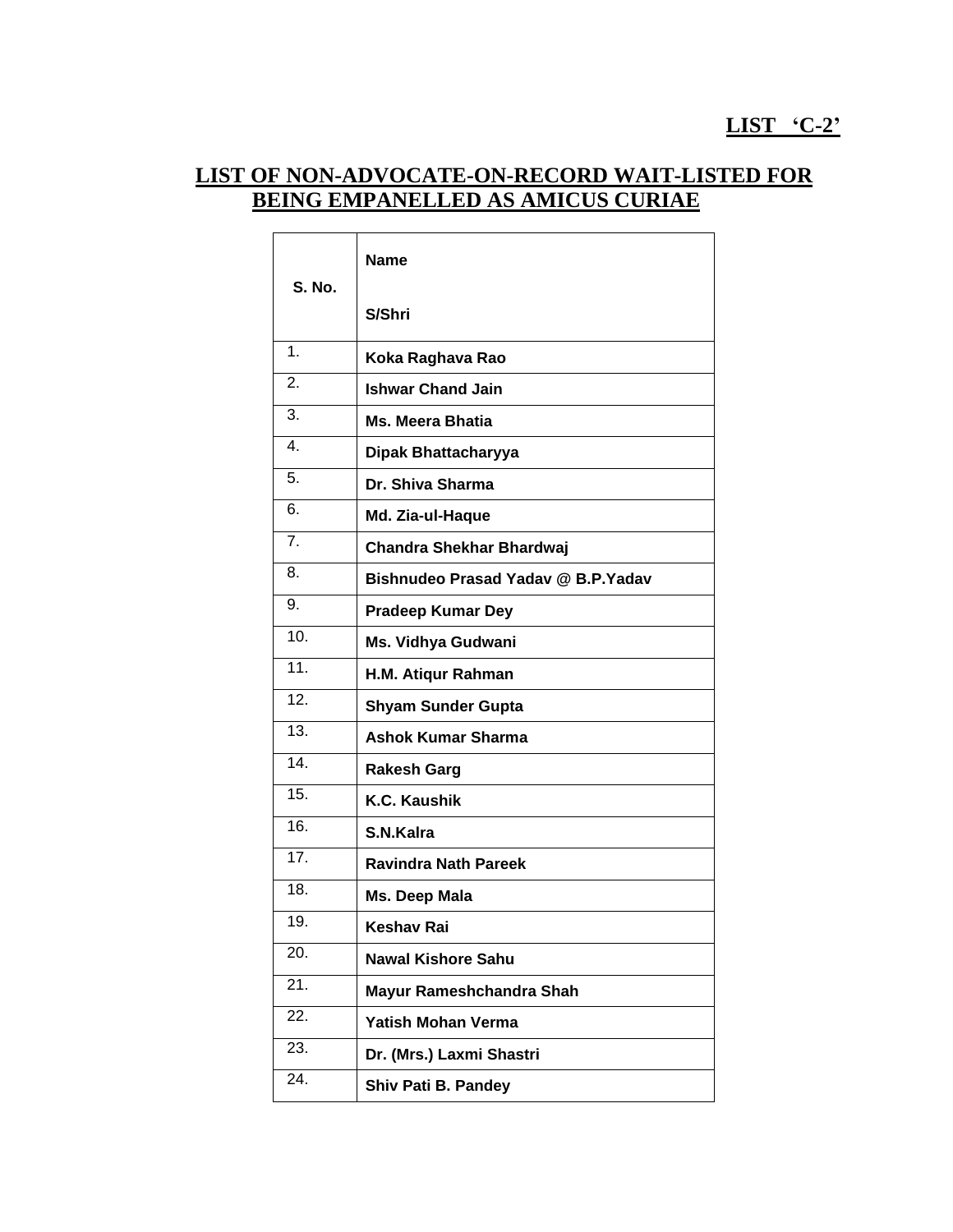| <b>S. No.</b>     | Name                          |
|-------------------|-------------------------------|
|                   | S/Shri                        |
| 25.               | <b>Girish Chand Tyagi</b>     |
| 26.               | Surendra Kumar Patri          |
| 27.               | <b>Jamshed Bey</b>            |
| 28.               | <b>Vinay Kumar Misra</b>      |
| 29.               | <b>Awadhesh Kumar Singh</b>   |
| 30.               | Mohd. Shah Nawaz Hasan        |
| 31.               | Soumitra Ghose Chaudhuri      |
| 32.               | <b>Ms. Kiran Bala Sahay</b>   |
| 33.               | <b>Asad Alvi</b>              |
| 34.               | <b>Rahul Sharad Chitnis</b>   |
| $\overline{35}$ . | <b>Ms. Musharraf Chawdhry</b> |
| 36.               | Dr. M.P. Raju                 |
| 37.               | <b>Sanjay Vasant Kharde</b>   |
| 38.               | <b>Mata Prasad Singh</b>      |
| 39.               | Ms. Deep Shikha Bharati       |
| 40.               | Jayprakash Bansilal Somani    |
| 41.               | <b>Ms. Mridul Aggarwal</b>    |
| 42.               | <b>Anil Kumar Mishra</b>      |
| 43.               | Ms. Gouri Karuna Das Mohanti. |
| 44.               | <b>Anil Kumar</b>             |
| 45.               | Rajendra Kumar Shastri        |
| 46.               | <b>Robin Ratnakar David</b>   |
| 47.               | Ms. Sangeeta Chandra          |
| 48.               | Neeraj Srivastava             |
| 49.               | <b>Arjun Prasad Singh</b>     |
| 50.               | Ms.Priyanka S. Mathur         |
| $\overline{51}$   | Babu Joseph V.                |
| 52.               | <b>Jatinder Cheema</b>        |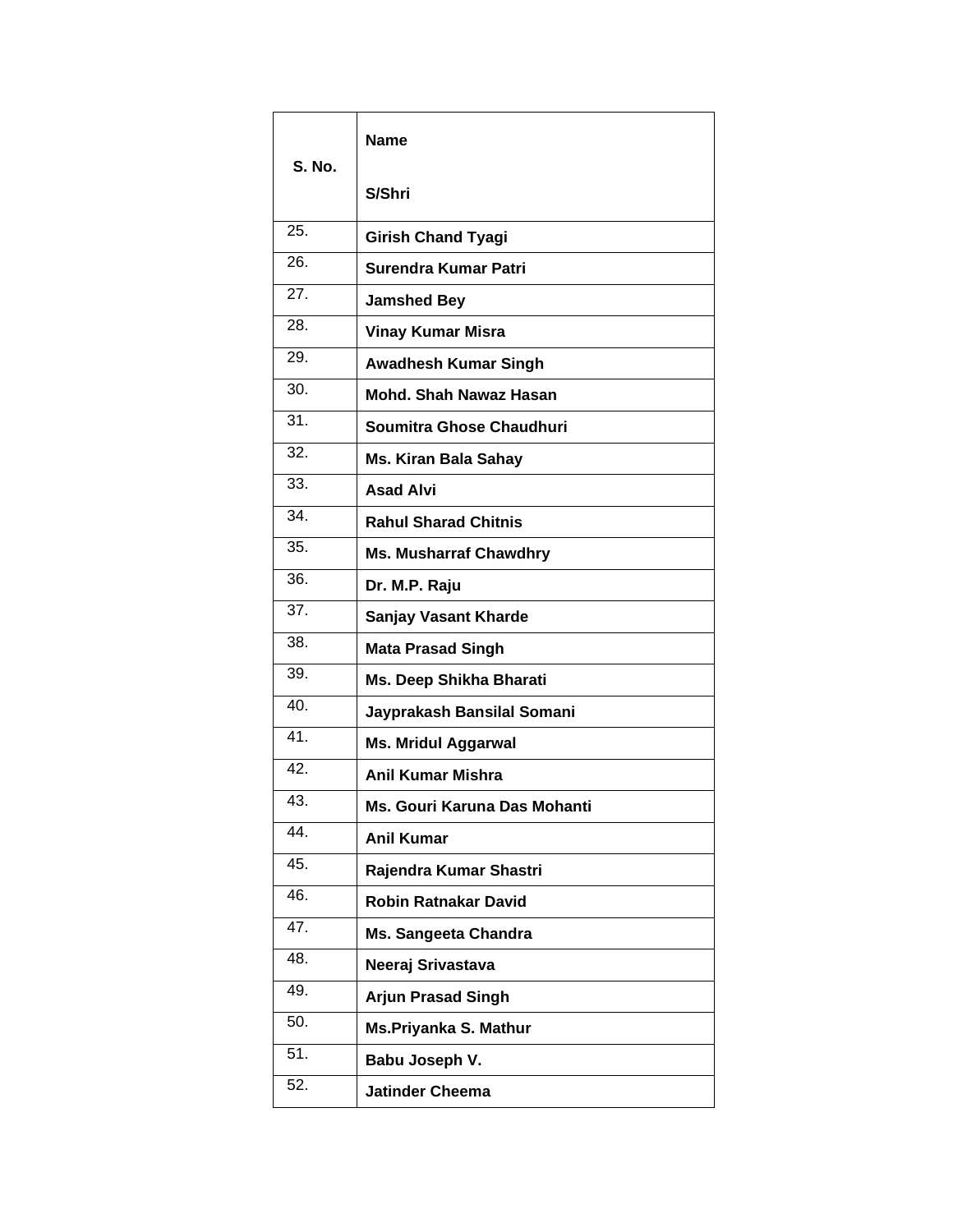| S. No.            | Name                        |
|-------------------|-----------------------------|
|                   | S/Shri                      |
| 53.               | <b>Ajay Bansal</b>          |
| 54.               | Dr. E. Seshagiri Rao        |
| 55.               | Nandan Kumar Jha            |
| 56.               | Raj Kumar Bhartiya          |
| $\overline{57}$ . | Ms. Deepika V. Marwaha      |
| 58.               | Vikas Mahajan               |
| 59.               | <b>Ms. Babita Sant</b>      |
| 60.               | <b>Ranvir Singh Rathi</b>   |
| 61.               | Prakash C.N. Aggarwal       |
| 62.               | <b>Vikas Bansal</b>         |
| 63.               | Ms. Rohini Wagh             |
| 64.               | Hari Om Yaduvanshi          |
| 65.               | Ms. Kamlesh Devi Khatri     |
| 66.               | Dr. Prabhat Kumar           |
| 67.               | <b>Ravikesh Kumar Sinha</b> |
| 68.               | Kallakuri Sita Rama Rao     |
| 69.               | <b>Ms. Savitri Pandey</b>   |
| 70.               | Vijaya Mohan V.             |
| 71.               | <b>Ashok Kumar Tiwary</b>   |
| 72.               | <b>Andleeb Naqvi</b>        |
| 73.               | <b>Prashant Jain</b>        |
| 74.               | Ms. Ritu Rastogi            |
| 75.               | P.R. Kovilan Poongkuntran   |
| 76.               | Ms. R. Hemalatha            |
| 77.               | <b>Ms. Sangeeta Gaur</b>    |
| 78.               | Ms. Anjana Singh            |
| 79.               | Venkata Krishna Kunduru     |
| 80.               | Syed Imtiyaz Ali            |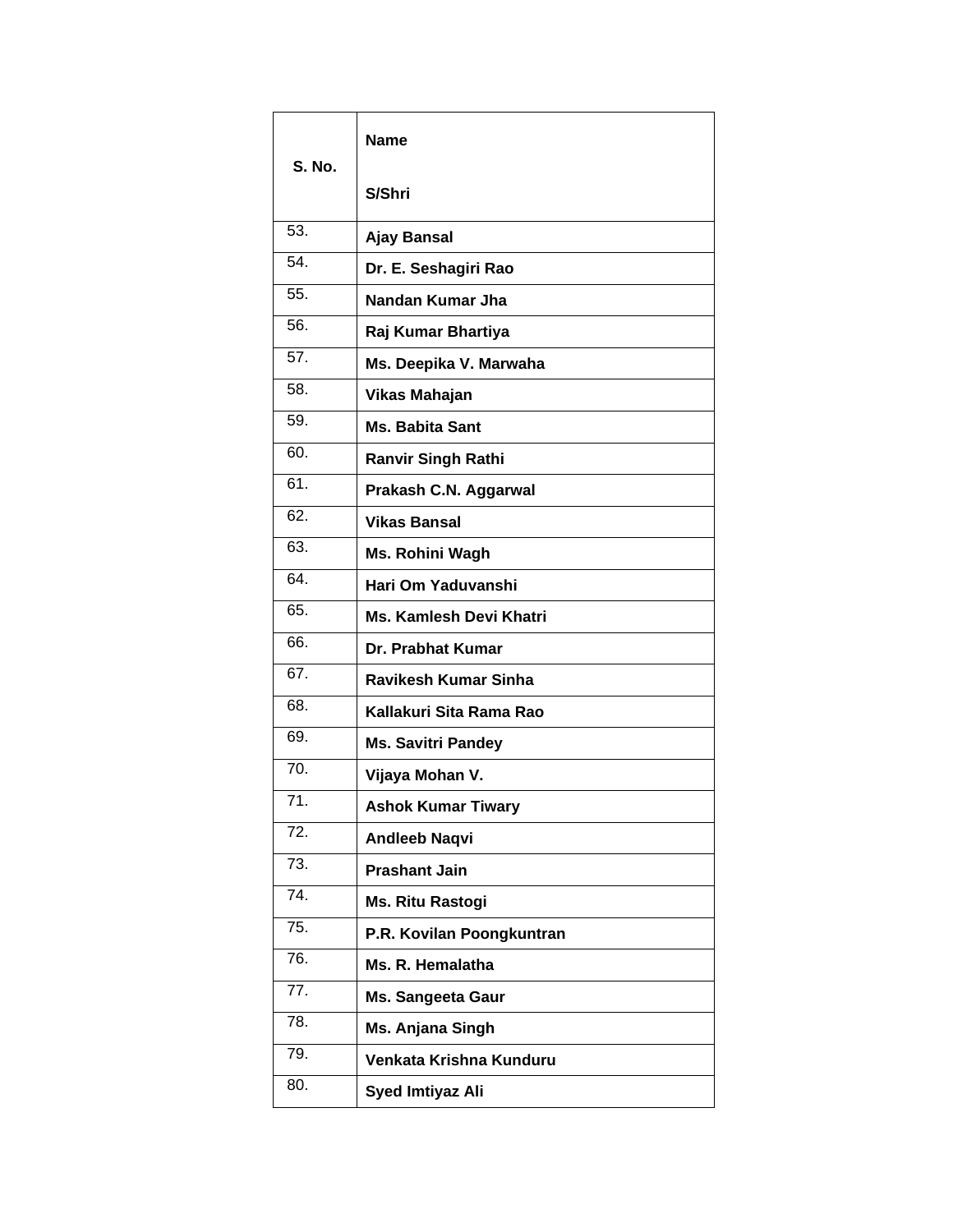| <b>S. No.</b> | <b>Name</b>                |
|---------------|----------------------------|
|               | S/Shri                     |
| 81.           | <b>Ms. Manisha Sharma</b>  |
| 82.           | <b>Umesh Kumar</b>         |
| 83.           | <b>Kamal Dave</b>          |
| 84.           | Ms. Sarbani Kar            |
| 85.           | Ajay Jain                  |
| 86.           | Ms. Noor Jahan             |
| 87.           | <b>Ms. Rubina Jawed</b>    |
| 88.           | Manoj Sharma               |
| 89.           | <b>Tremba Kesh Dadhich</b> |
| 90.           | <b>Ms. Charu Singhal</b>   |
| 91.           | <b>Ram Ekbal Roy</b>       |
| 92.           | Ms. Arna Das               |
| 93.           | Ms. Shrabani Chakrabarty   |
| 94.           | <b>Ameet Singh</b>         |
| 95.           | Dr. Alok Kumar Sharma      |
| 96.           | Parveen Kumar Aggarwal     |
| 97.           | Devendra Jha               |
| 98.           | Rajeeb Kumar Sahu          |
| 99.           | Jetendra Singh             |
| 100.          | Md. Izhar Alam             |
| 101.          | Vinay Kumar Shailendra     |
| 102.          | Sanjib Kumar Khandayatray  |
| 103.          | Ajay Garg                  |
| 104.          | <b>Dhruv Kumar Jha</b>     |
| 105.          | Ajay Amritraj              |
| 106.          | Anil Kumar Shrivastava     |
| 107.          | K.C. Lamba                 |
| 108.          | <b>Chand Kiran</b>         |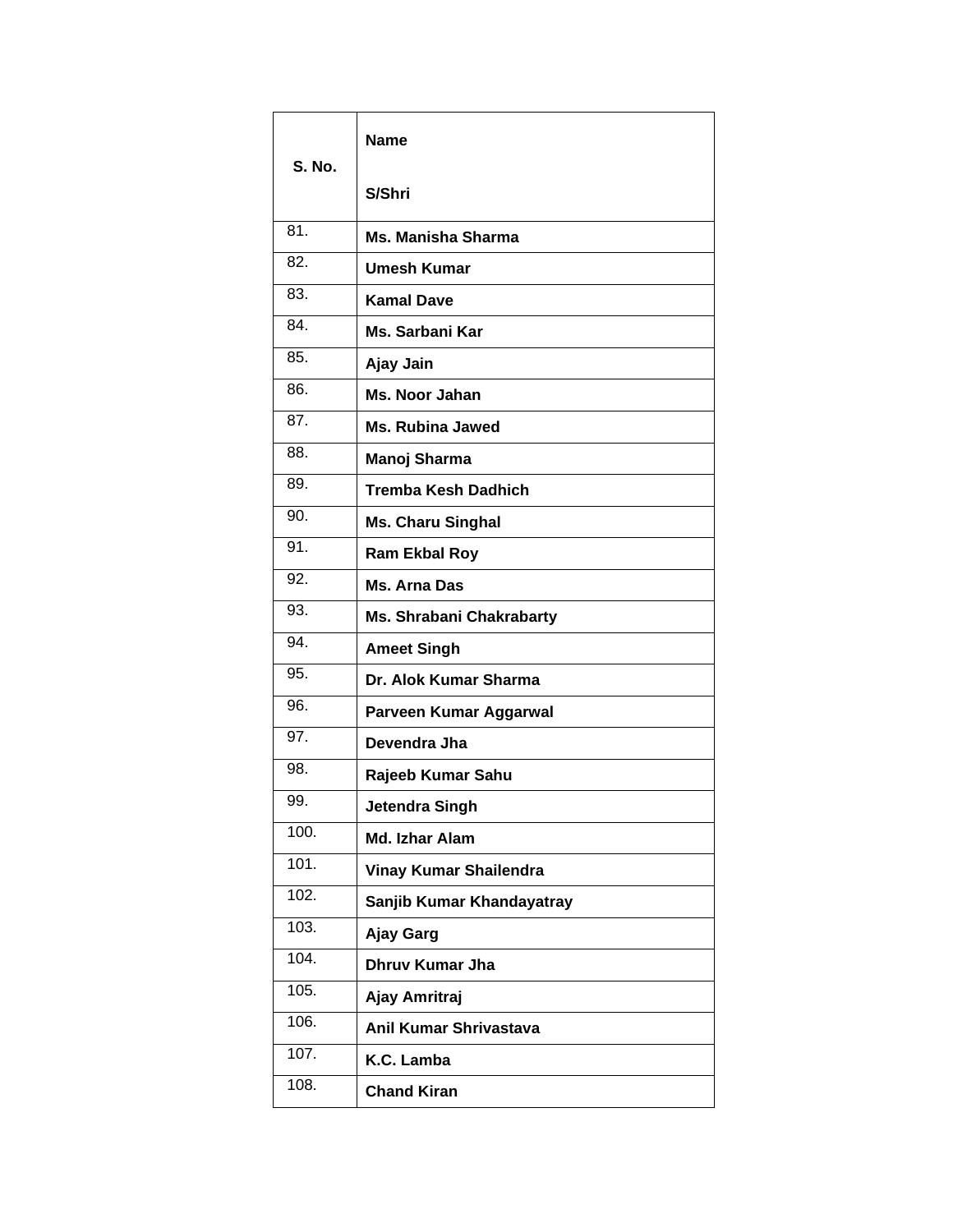| <b>S. No.</b>      | <b>Name</b>                   |
|--------------------|-------------------------------|
|                    | S/Shri                        |
| 109.               | Ashwani Garg                  |
| 110.               | <b>Ms. Monisha Suri</b>       |
| 111.               | <b>Sadashiv Dadheech</b>      |
| 112.               | Raj Kumar Prasad              |
| 113.               | <b>Ankur Rastogi</b>          |
| 114.               | Ajay Kumar                    |
| 115.               | <b>Harpreet Singh Sandhu</b>  |
| 116.               | <b>Awadhesh Kumar</b>         |
| 117.               | <b>Sunil Kumar</b>            |
| $\overline{118}$ . | Ajay Kumar Gupta              |
| 119.               | <b>Subodh Kumar Pathak</b>    |
| 120.               | <b>Shamsher Singh Karyana</b> |
| 121.               | <b>Ms. Ragini Singh</b>       |
| 122.               | Sumanta Sarathi Bandyopad     |
| $\overline{123}$ . | Ms. Shobha Gupta              |
| 124.               | <b>Vinay Singh Baghel</b>     |
| 125.               | <b>Ms. Sunita Pandit</b>      |
| 126.               | <b>Uday Gupta</b>             |
| $\overline{127}$ . | Ms. Anita Pandey              |
| 128.               | Pankaj Kumar                  |
| 129.               | <b>Shaik Mohammad Haneef</b>  |
| 130.               | Ms. Sudha Pal                 |
| 131.               | Soumya Kundu                  |
| 132.               | <b>Ms. Sasmita Tripathy</b>   |
| 133.               | Ms. Subhra Saha               |
| 134.               | <b>Ms. Soumyajit Pani</b>     |
| 135.               | <b>Ms. Rifat Ara</b>          |
| 136.               | <b>B.S. Rajesh Agrajit</b>    |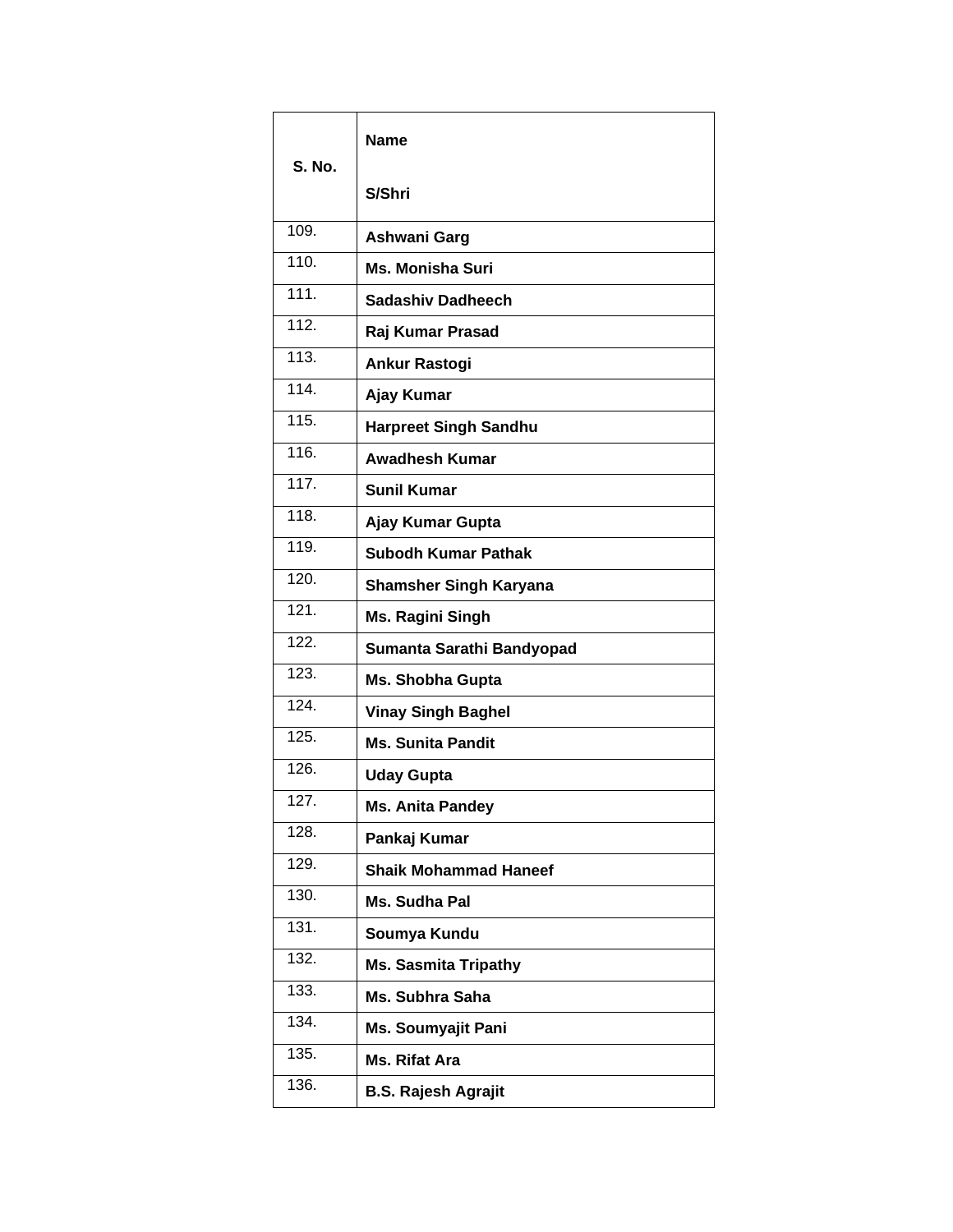| <b>S. No.</b>      | <b>Name</b>                  |
|--------------------|------------------------------|
|                    | S/Shri                       |
| 137.               | Goli Rama Krishna            |
| $\overline{138}$ . | <b>Ashish Gopal Garg</b>     |
| 139.               | <b>Nitin Sangra</b>          |
| 140.               | Prasenjit Keswani            |
| 141.               | Ms. Mansa Singh              |
| 142.               | Ms. Ranjana Rastogi Singh    |
| 143.               | <b>Mukesh Jain</b>           |
| 144.               | <b>Yugal Kishore Prasad</b>  |
| $\overline{145}$ . | <b>Arvind Mishra</b>         |
| 146.               | <b>Suresh Kumar</b>          |
| $\overline{147}$ . | Dr. Ranjit Singh             |
| 148.               | <b>Chandra Kant Sharma</b>   |
| 149.               | <b>Shadman Ali</b>           |
| 150.               | <b>Ms. Shraddha Saran</b>    |
| 151.               | Dinesh Chandra Tripathi      |
| 152.               | <b>Shiv Shankar Banerjee</b> |
| 153.               | Ms. Rita Kumari Gupta        |
| 154.               | <b>Chandra Pal Singh</b>     |
| 155.               | <b>Sunil Kumar Singh</b>     |
| 156.               | <b>Arvind Kumar Tripathi</b> |
| 157.               | Saba A.K.Patel               |
| 158.               | <b>Aslam Ahmed Jamal</b>     |
| 159.               | Ajatshatru                   |
| 160.               | <b>Abhijit Banerjee</b>      |
| 161.               | A. Deb Kumar                 |
| 162.               | <b>Ms. Kandra Indira</b>     |
| 163.               | Ms. Deepa Mahesh Kulkarni    |
| 164.               | Rajeev Mishra                |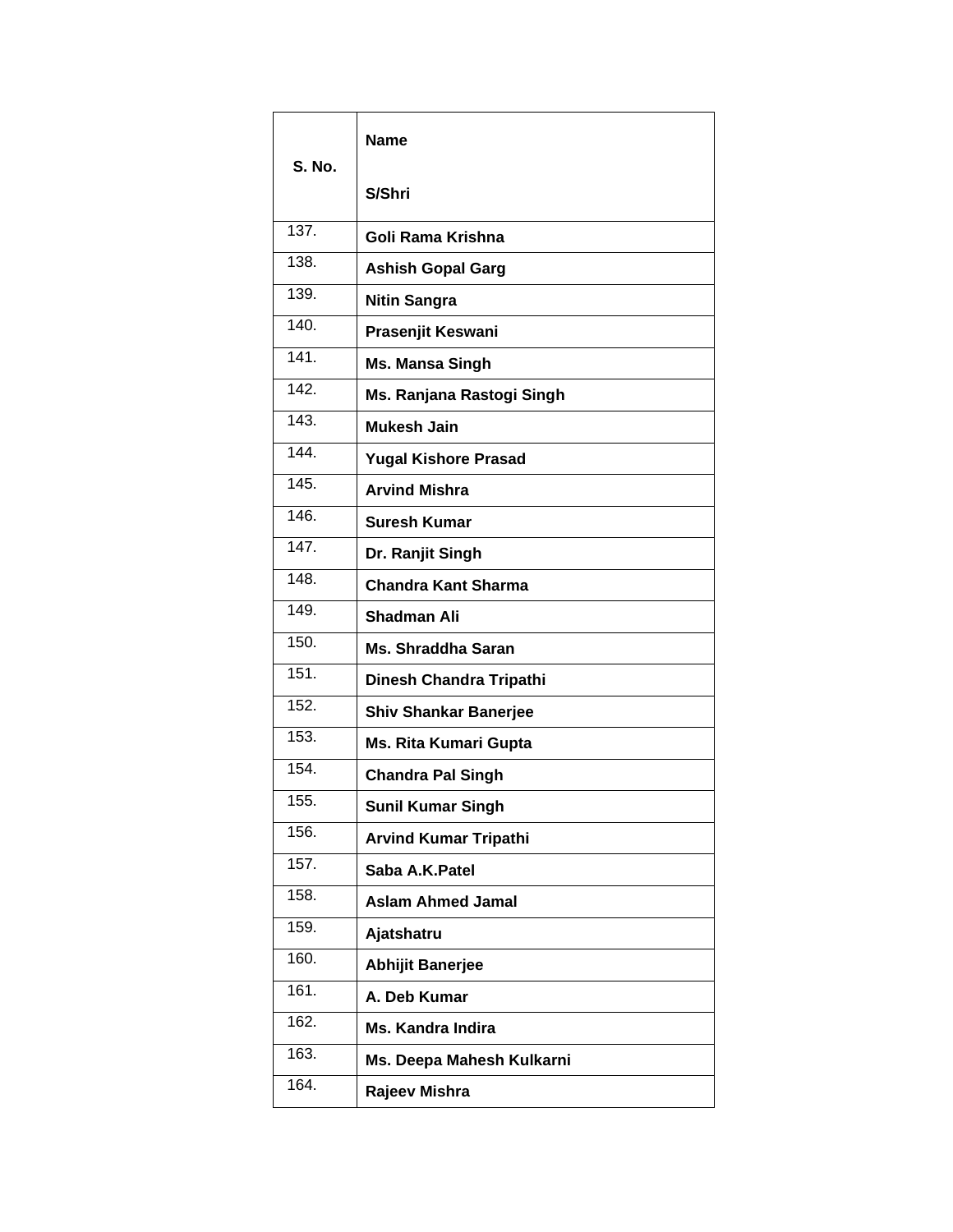| <b>S. No.</b>      | Name                           |
|--------------------|--------------------------------|
|                    | S/Shri                         |
| 165.               | <b>Mahabir Singh Mangla</b>    |
| 166.               | R.K. Pandey                    |
| 167.               | <b>Satyakam Chakraborty</b>    |
| 168.               | Ajay Kumar Sharma              |
| 169.               | Ms. Sujata Dalabehera          |
| 170.               | <b>Anil Kaushik</b>            |
| 171.               | Deepak Jain                    |
| 172.               | Ms. Samta Pushkarna Mishra     |
| 173.               | Umesh Babu Chaurasia           |
| 174.               | <b>Pawan Kishore Singh</b>     |
| 175.               | <b>Pradeep Kumar Kaushik</b>   |
| 176.               | <b>Manoj Kumar Srivastwa</b>   |
| $\overline{177}$ . | <b>Ashish Prakash</b>          |
| 178.               | Sandeep Jha                    |
| 179.               | Dr. Harsh Pathak               |
| 180.               | Dr. Sunil Kumar                |
| 181.               | <b>Mahesh Kumar Tiwari</b>     |
| 182.               | <b>Ms. Vijayshree Pattnaik</b> |
| 183.               | <b>Arun Singh</b>              |
| 184.               | Naik Holiyappa Kanna           |
| 185.               | Vijay Pal Sharma               |
| 186.               | <b>Ms. Manasi Sahoo</b>        |
| 187.               | <b>Amitava Poddar</b>          |
| 188.               | <b>Vipin Kumar</b>             |
| 189.               | <b>Arvind Kumar Tiwary</b>     |
| 190.               | <b>Ms. Nidhi Agarwal</b>       |
| 191.               | Samrendra Kumar                |
| 192.               | <b>Ms. Tanushree Sinha</b>     |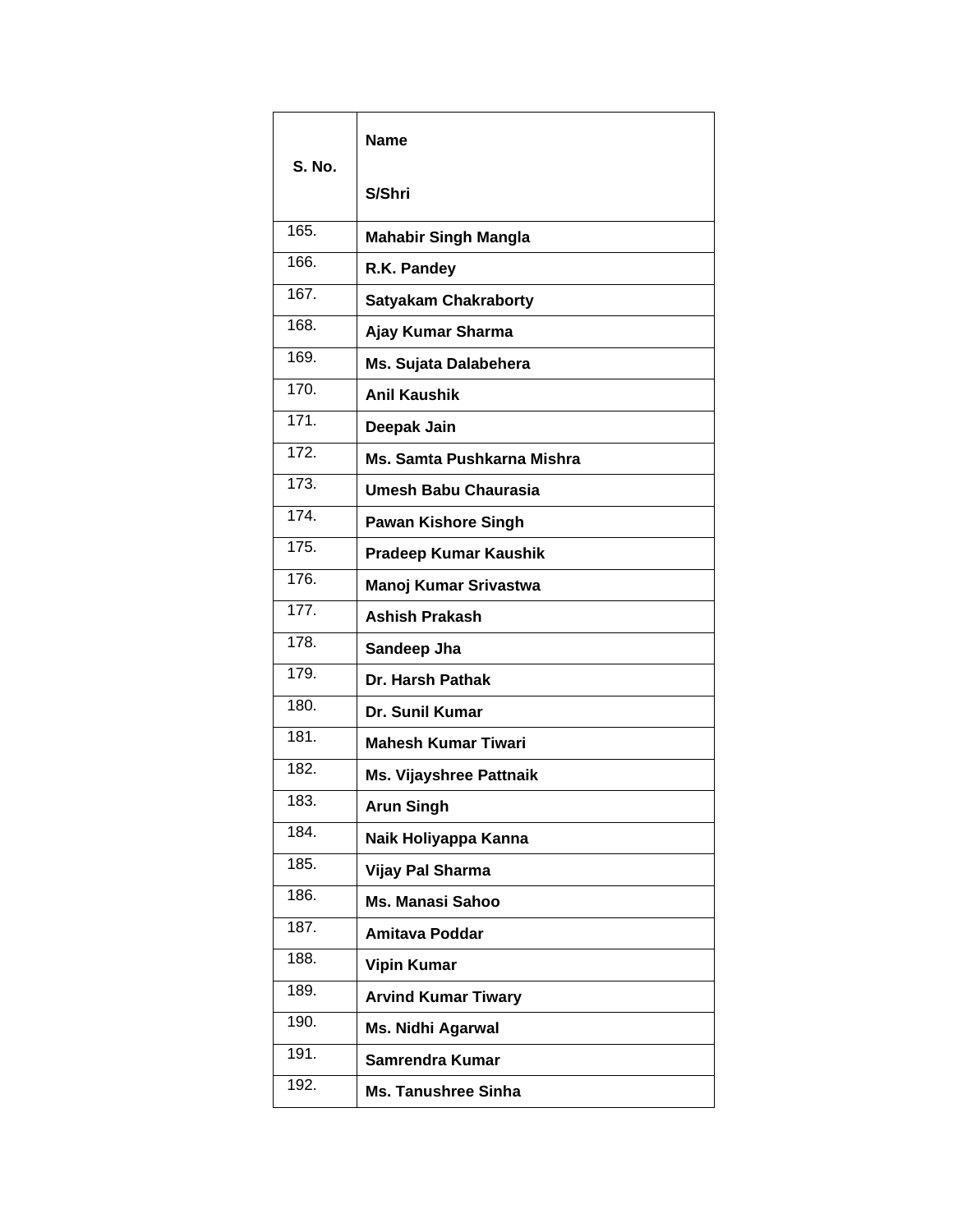| <b>S. No.</b>      | <b>Name</b>                |
|--------------------|----------------------------|
|                    | S/Shri                     |
| 193.               | Ms. Rajshri A. Dubey       |
| 194.               | Mumtaz Alam Siddiqui       |
| 195.               | Karmendra Pratap Singh     |
| 196.               | Vibhu Shanker Mishra       |
| 197.               | <b>Koshy Jacob</b>         |
| 198.               | <b>Anubhav Kumar</b>       |
| 199.               | <b>Kunal Tandon</b>        |
| 200.               | <b>Samar Bansal</b>        |
| 201.               | <b>Hemant Gupta</b>        |
| 202.               | Prafulla Kumar Behera      |
| 203.               | <b>Nitin Jain</b>          |
| 204.               | <b>Amit Yadav</b>          |
| 205.               | <b>Praveen Kumar Singh</b> |
| 206.               | <b>Abhishek Sarkar</b>     |
| 207.               | Ms. Suruchi Suri           |
| 208.               | <b>Madhay Khurana</b>      |
| 209.               | Yadunandan Bansal          |
| 210.               | S. Mahesh Sahasranaman     |
| 211.               | Abhishek Yadav             |
| 212.               | <b>Ms. Archana Sharma</b>  |
| 213.               | Rahul Ajatshatru           |
| $\overline{214}$ . | Parthiv K. Goswani         |
| 215.               | Jitendra Bharti            |
| 216.               | <b>Ms. Shashi Pathak</b>   |
| 217.               | <b>Biju Thankappen</b>     |
| 218.               | Anuj Prakaash              |
| 219.               | Ms. Roopa Paul             |
| 220.               | Dr. Bhim Pratap Singh      |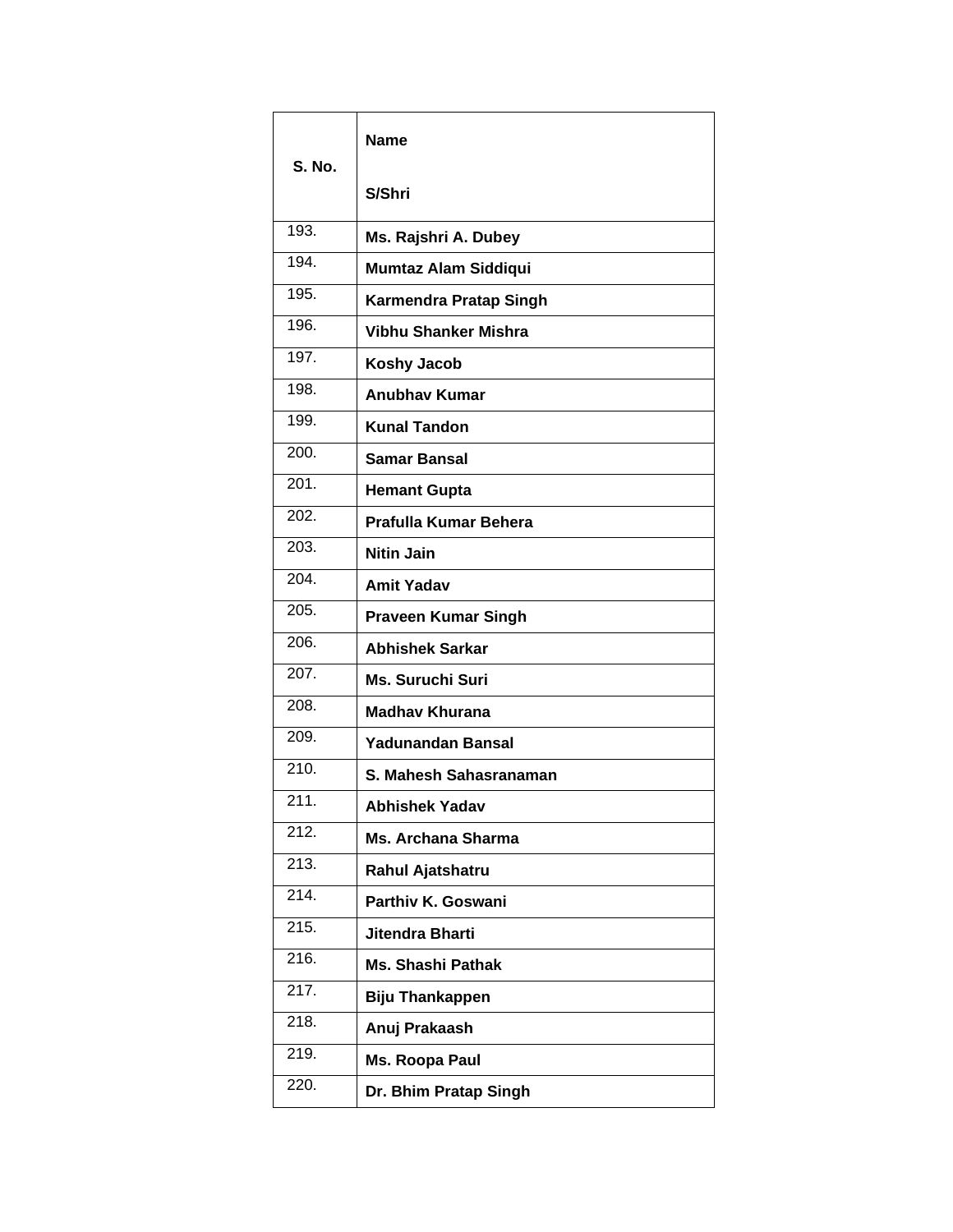| <b>S. No.</b> | Name                           |
|---------------|--------------------------------|
|               | S/Shri                         |
| 221.          | <b>Priank B Adhyaru</b>        |
| 222.          | <b>Ms. Monisha Handa</b>       |
| 223.          | <b>Rajul Shrivastav</b>        |
| 224.          | <b>Ms. Shweta Sinha</b>        |
| 225.          | Ms. Arundhati Katju            |
| 226.          | <b>Ms. Sunita Gautam</b>       |
| 227.          | <b>Avdhesh Kumar Singh</b>     |
| 228.          | Dr. Rakesh Kumar               |
| 229.          | <b>Pramod Kumar Singh</b>      |
| 230.          | <b>Avnish Singh</b>            |
| 231.          | Ali Safeer Farooqi             |
| 232.          | <b>Amit Wadhwa</b>             |
| 233.          | <b>Rishabh Sancheti</b>        |
| 234.          | Debashis Mukherjee             |
| 235.          | Kailas Udhavrao More           |
| 236.          | Suhaskumar Sahebrao Kadam      |
| 237.          | <b>Rohit Sharma</b>            |
| 238.          | Ms. Sampa Sengupta Ray         |
| 239.          | Ms. Priyanka Singh             |
| 240.          | <b>Ninad Laud</b>              |
| 241.          | <b>Rishabh Sahu</b>            |
| 242.          | <b>Gaurav Teotia</b>           |
| 243.          | <b>Manish Kumar Tiwari</b>     |
| 244.          | <b>Amit Kumar Srivastava</b>   |
| 245.          | Kamlesh Kumar Maurya           |
| 246.          | <b>Ms. Shubhada Phaltankar</b> |
| 247.          | <b>Ms. Susmita Mahala</b>      |
| 248.          | <b>Krishna Kant Gautam</b>     |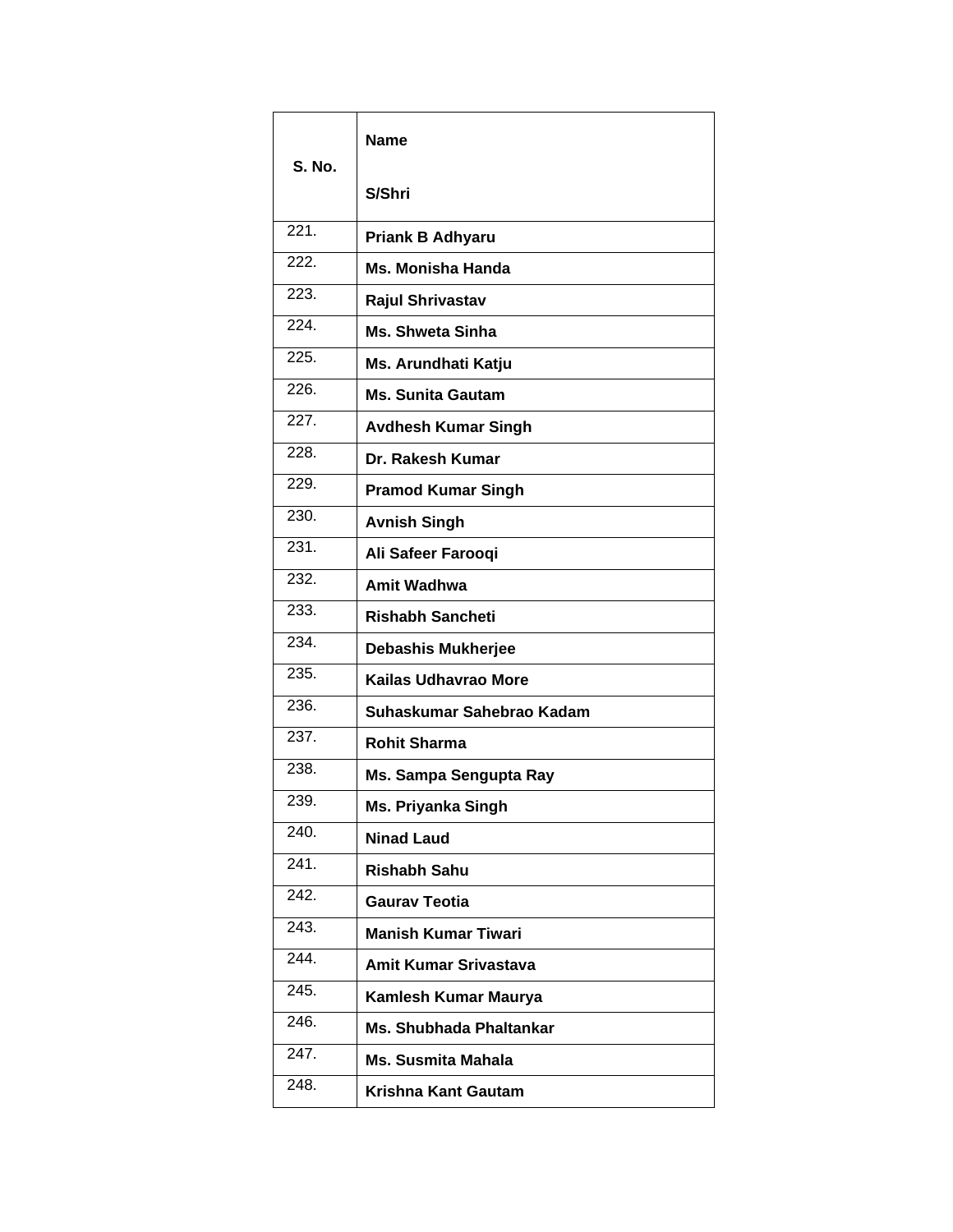| <b>S. No.</b>      | Name                        |
|--------------------|-----------------------------|
|                    | S/Shri                      |
| 249.               | <b>Ms.Shefali Jain</b>      |
| 250.               | Dvijendra Kumar Pandey      |
| 251.               | Aishwarya Pathak            |
| 252.               | Ms. Surajita Pattanaik      |
| 253.               | Ms. Tanuja Manjari Patra    |
| 254.               | Nishad L.S.                 |
| 255.               | T. Sundar Ramanathan        |
| 256.               | Simon Benjamin              |
| 257.               | <b>Jatin Rajput</b>         |
| 258.               | Niraj Bobby Paonam          |
| 259.               | <b>Mahavir Singh</b>        |
| 260.               | <b>Kumar Rajeev</b>         |
| 261.               | Sarbendra Kumar             |
| 262.               | Varun Kumar Chopra          |
| 263.               | <b>Anish Gupta</b>          |
| 264.               | <b>Kailash Pandey</b>       |
| 265.               | Zulfiqar Ali Khan           |
| 266.               | <b>Parikshit Mahipal</b>    |
| 267.               | Sulaiman Mohd Khan          |
| 268.               | <b>Satish Chandra Varma</b> |
| 269.               | <b>Abhishek Vikram</b>      |
| 270.               | <b>Tashrig Ahmad</b>        |
| 271.               | <b>Ms. Alka Sinha</b>       |
| 272.               | Ms. Sakshi Banga            |
| 273.               | <b>Madhavendra Singh</b>    |
| $\overline{274}$ . | <b>Pradip Kumar Saha</b>    |
| 275.               | <b>Ms. Afshan Pracha</b>    |
| 276.               | <b>Ms. Radhika Gautam</b>   |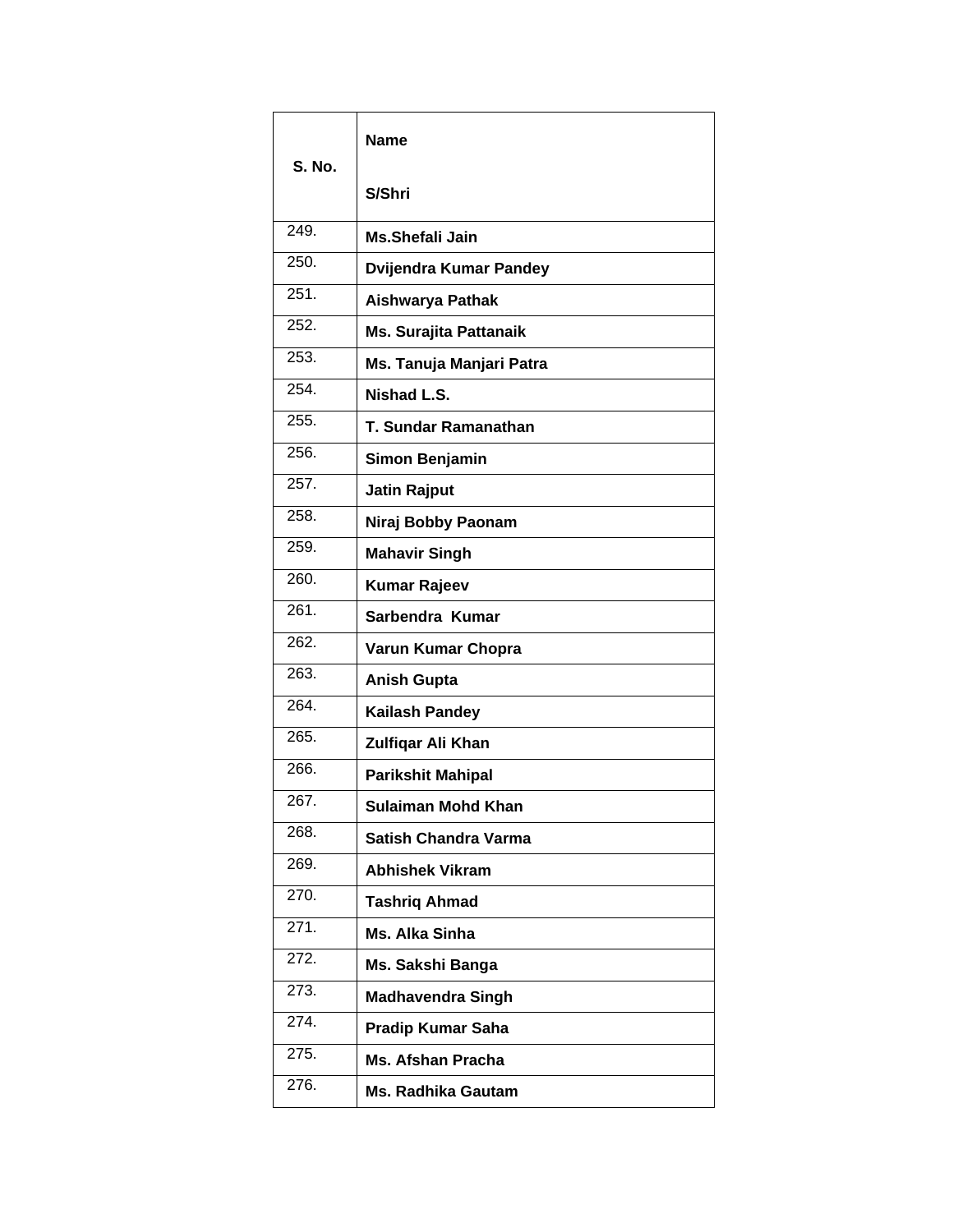| <b>S. No.</b>    | Name                              |
|------------------|-----------------------------------|
|                  | S/Shri                            |
| 277.             | <b>Maheravish Rein</b>            |
| 278.             | <b>Shanker Chhabra</b>            |
| 279.             | Ms. Ayesha Chawdhry               |
| 280.             | Priya Ranjan Prasad Singh         |
| $\overline{281}$ | Rajesh Kumar                      |
| 282.             | <b>Aamir Naseem</b>               |
| 283.             | <b>Ghanshyam Singh</b>            |
| 284.             | Dharvendra Pratap Singh Yadav     |
| 285.             | <b>Vivek Agarwal</b>              |
| 286.             | <b>Samiron Borkataky</b>          |
| 287.             | <b>Sunil Kumar Sethi</b>          |
| 288.             | Karri Venkata Reddy               |
| 289.             | Ms. Pushpa Kumari Mishra          |
| 290.             | <b>Kuldeep Singh Tomar</b>        |
| 291.             | <b>Ms. Amrita Sharma</b>          |
| 292.             | <b>Bishnu Prasad Tiwari</b>       |
| 293.             | Sameer Kulshreshtha               |
| 294.             | Rajendra Singh Chauhan            |
| 295.             | Ms. Rachna Gandhi                 |
| 296.             | Ms. Gitanjali N. Sharma           |
| 297.             | Sanjeev Kumar                     |
| 298.             | <b>Rahul Jain</b>                 |
| 299.             | Ms. Reena Nehru Singh             |
| 300.             | Subhash Chandran K.R.             |
| 301.             | R. Satish Kumar                   |
| 302.             | <b>Akshat Srivastava</b>          |
| 303.             | <b>Aditya Sharma</b>              |
| 304.             | <b>Harshvardhan Singh Rathore</b> |